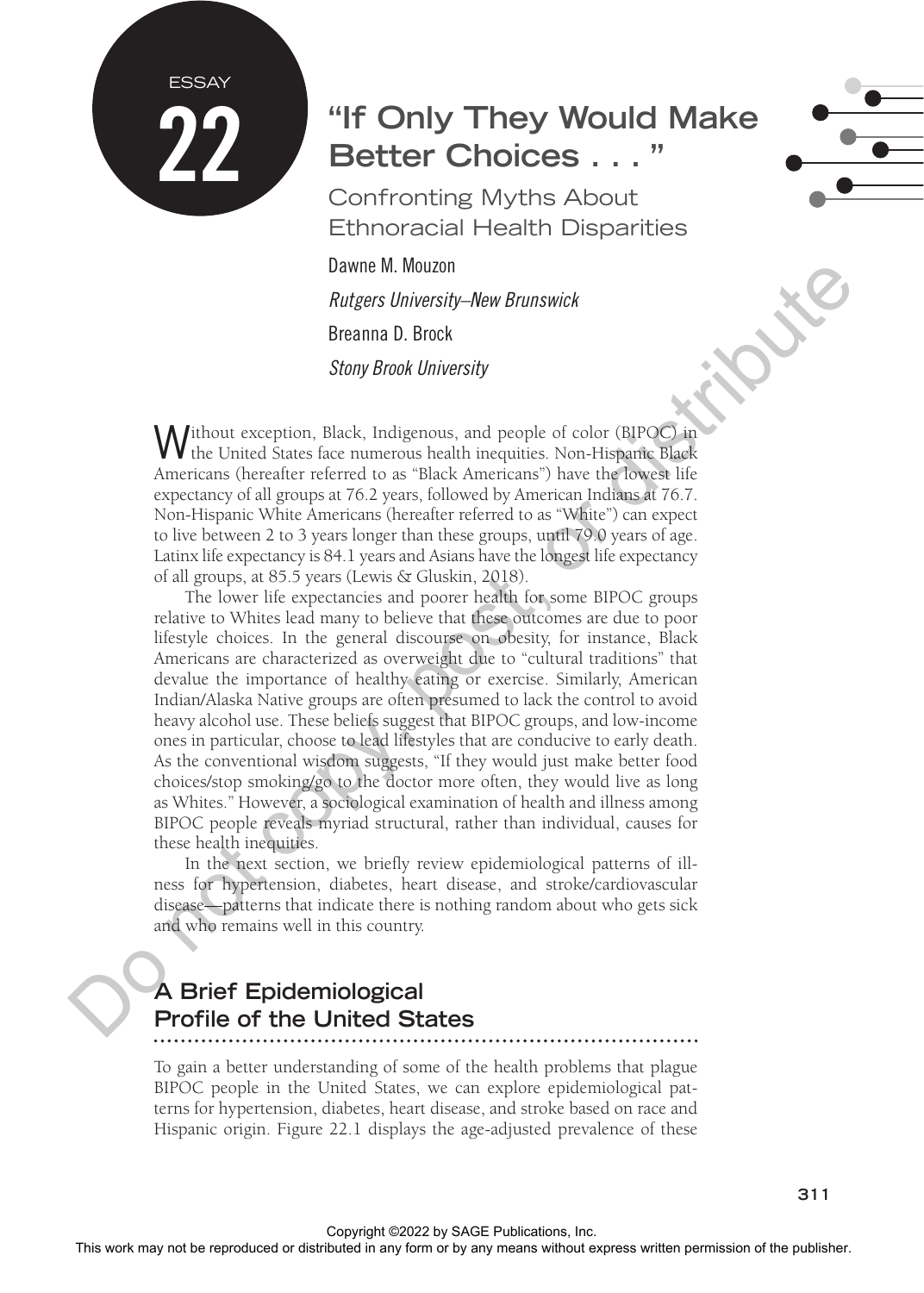conditions and Figure 22.2 displays the years of potential life lost due to these conditions. *Prevalence* refers to the proportion of existing cases of illness in a population while *years of potential life lost* (YPLL) is a measure of premature death that assumes, based on life expectancy trends, that every American should live until the age of 75. YPLL is calculated by subtracting age at death from the current age standard of 75, such that a person who dies at age 43 would have 32 years of potential life lost. Before proceeding, it is important to note that differences in health conditions exist based not only on ethnoracial background but also on gender, differences we will highlight throughout this essay whenever possible. (Also, where possible, we present rates for non-Hispanic Whites and non-Hispanic Blacks as opposed to those of Hispanic origin in these groups.)

*Hypertension.* Hypertension (i.e., high blood pressure) can harden the arteries and lead to decreased blood and oxygen flow to the heart, potentially causing a heart attack. Ranked as the 14th leading cause of death (Heron, 2019), hypertension can also affect the brain (potentially causing a stroke) or the kidneys (potentially leading to chronic kidney disease) (Centers for Disease Control and Prevention, 2014). Age-adjusted hypertension prevalence is highest among Black and American Indian/Alaska Native adults. (The Native Hawaiian/Other Pacific Islander group has conventionally been combined with the Asian racial category, despite considerably higher socioeconomic status among Asians. In light of this awareness, the OMB Directive 15 [1997] called for the use of two separate categories for Asian and Native Hawaiian/Other Pacific Islander. Where possible, we will present separate data for these two groups.) mpoints to reach the reproduce relation or the reproduced or distributed in any form or by any when the results with the station of the publisher and the publisher and the publisher. This were the publisher and the publis

Essentially, almost 1 in 3 Black Americans (32.8%) and more than 1 in 4 (27.4%) American Indians/Alaska Natives meet the criteria for hypertension. Hypertension prevalence for other ethnoracial groups is lower, hovering between 22% and 24% (National Center for Health Statistics, 2019a; see Figure 22.1). Although YPLL data are not available for hypertension, other epidemiological reports indicate that it ranks as the 10th leading cause of death for both Black men and Black women. Yet aside from Asian/Native Hawaiian and Other Pacific Islander women (for whom it ranks as the 9th leading cause of death), hypertension does not rank as a leading cause of death for men and women in any other ethnoracial group (National Center for Health Statistics, 2019b).

*Diabetes.* Diabetes is a disease in which the pancreas fails to release insulin after the body turns food into sugars (i.e., glucose). In a normally functioning system, insulin opens the body's cells so glucose can enter and be used for energy. With diabetes, that system fails and can lead to damage of the eyes, kidneys, nerves, and heart (Diabetes Research Institute, 2016). Diabetes ranks as the 7th leading cause of death for all adults living in the United States (Heron, 2019). American Indian/Alaska Native adults have the highest age-adjusted prevalence of diabetes (23.5%), followed by Native Hawaiian/ Other Pacific Islander adults (19.8%). Intermediate rates can be found for Black adults (13.0%), Latinx adults (13.2%), and Asian adults (11.4%) while diabetes prevalence is notably lower among White adults (8.0%) (National Center for Health Statistics, 2019a; see Figure 22.1).

Race/Hispanic origin also strongly patterns age-adjusted mortality rates due to diabetes. Despite having the third highest prevalence of diabetes,

**312** Part III **|** Institutions, Policies, and Legacies of Oppression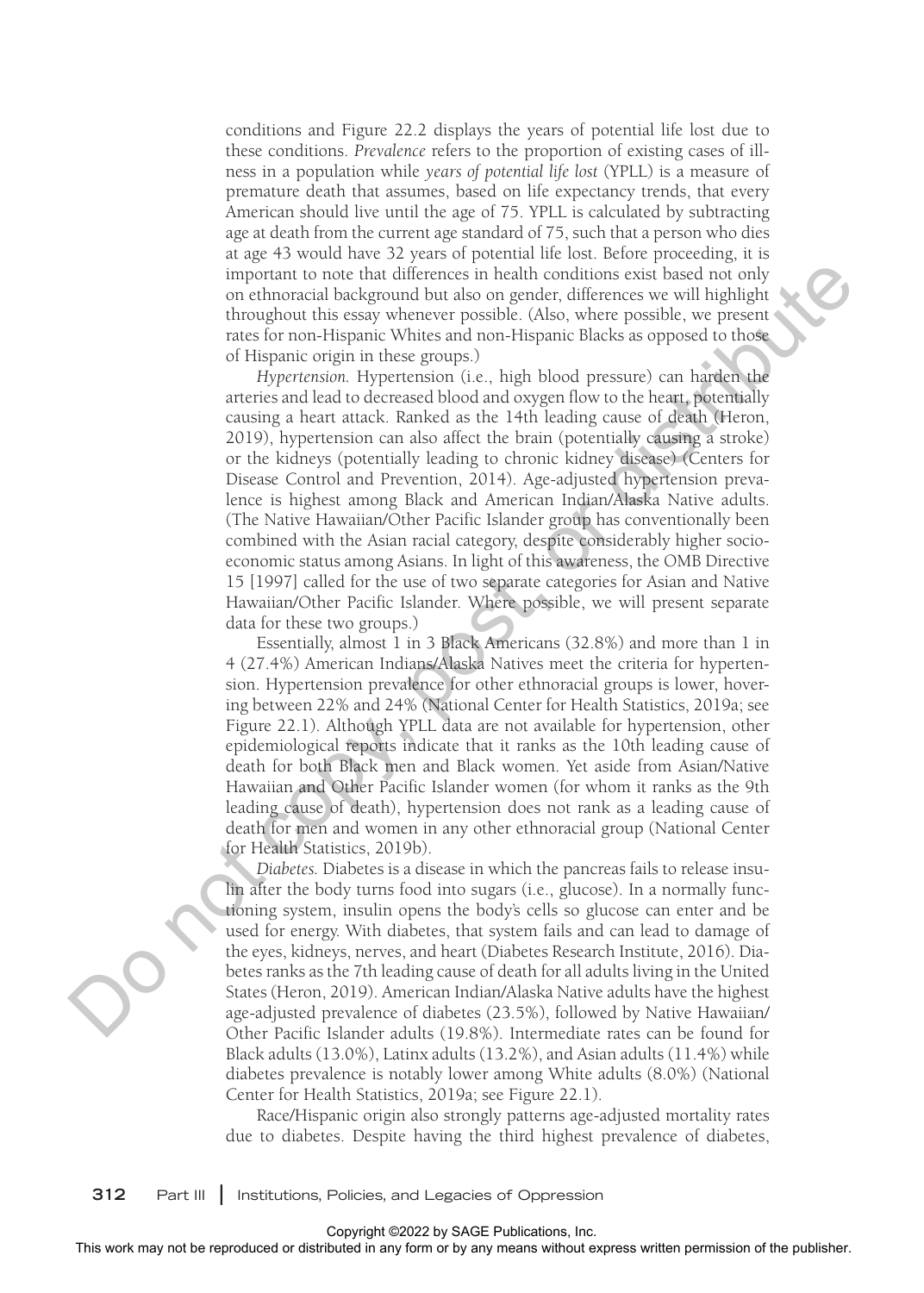

**313**

Copyright ©2022 by SAGE Publications, Inc.<br>This work may not be reproduced or distributed in any form or by any means without express written permission of the publisher.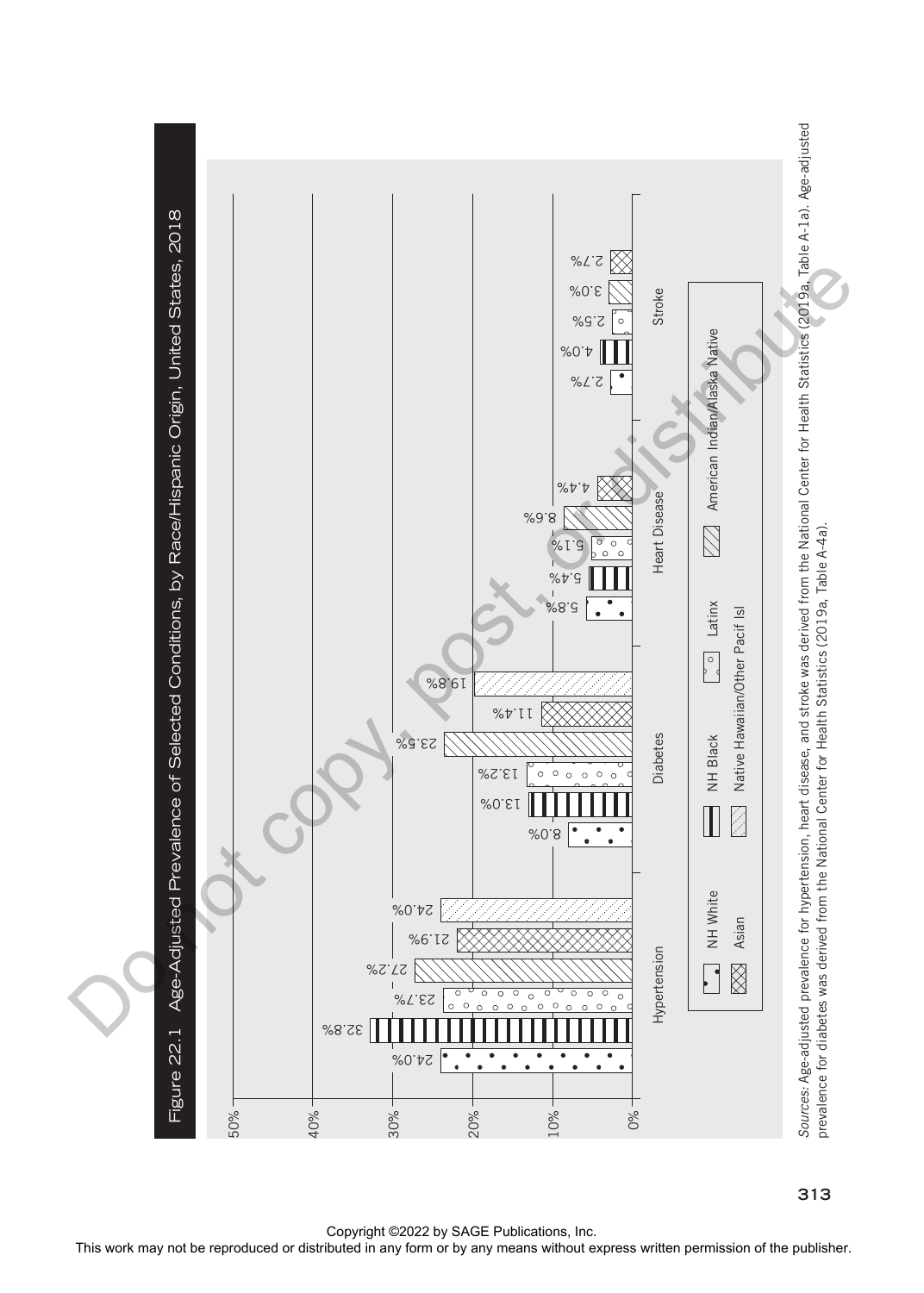Black adults exhibit the most numbers of years of potential life lost, more than twice that of Whites (347.9 vs. 156.6 person-years, respectively) (National Center for Health Statistics, 2018). Relative to Whites, American Indian/Alaska Native adults also experience more than twice the number of YPLL (347.9 person-years) while Asian adults have half the number of YPLL (79.9 person-years) (National Center for Health Statistics, 2019b; see Figure 22.2).

*Heart Disease.* Heart disease (i.e., cardiovascular disease) is the leading cause of death for all adults living in the United States, regardless of race and Hispanic origin (Heron, 2019). The term is actually used to describe a number of conditions, including coronary artery disease and heart rhythm problems. Narrowed or blocked blood vessels can lead to heart attack, chest pain (angina), or stroke (Mayo Clinic Staff, 2014). Age-adjusted prevalence of heart disease is disproportionately higher among American Indian/Alaska Native adults (8.6%) but relatively similar among White adults (5.8%), Black adults (5.4%), Latinx adults (5.1%), and Asian adults (4.4%) (Heron, 2019; see Figure 22.1). Despite the relatively low prevalence of heart disease among Black Americans, they experience, by far, the most premature death due to heart disease (1,734 YPLL vs. 939.9 YPLL for Whites) (National Center for Health Statistics, 2019b). Premature death due to heart disease is lower among all other groups relative to Whites (National Center for Health Statistics, 2019b; see Figure 22.2).





*Source:* National Center for Health Statistics (2019b).

**314** Part III **|** Institutions, Policies, and Legacies of Oppression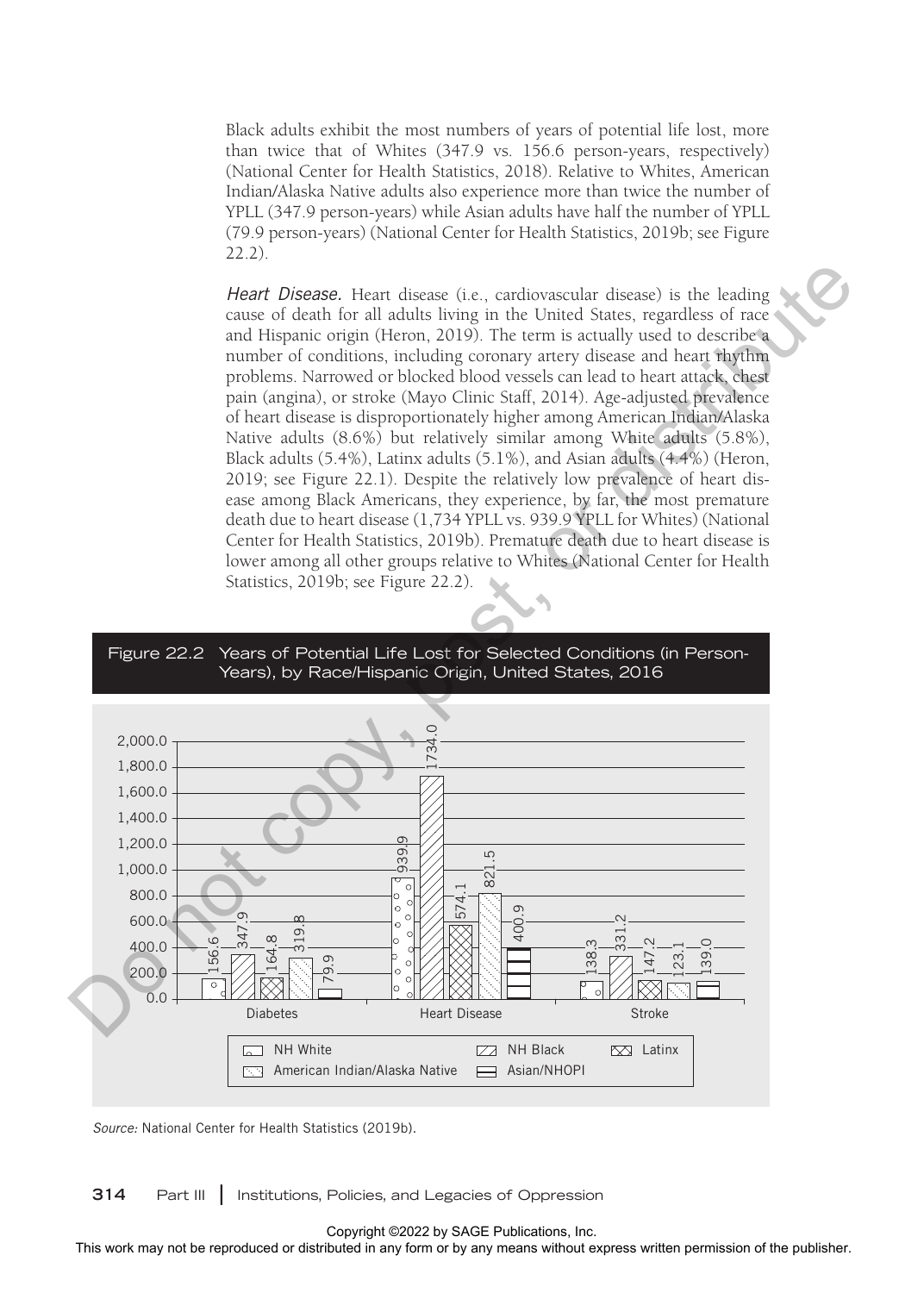*Stroke.* Stroke is a type of cerebrovascular disease that affects blood supply to the brain. It occurs when a blood vessel that carries oxygen and nutrients to the brain is blocked by a clot or bursts, which prevents blood and oxygen from getting to brain cells, thus causing those brain cells to die. A stroke can damage parts of the brain that control specific activities (e.g., speech, mobility), causing parts of the body not to work as they did before (American Stroke Association, 2017). Although the prevalence of stroke is relatively low in the adult U.S. population (ranging from 2.5% among Latinx adults to 4.0% among Black adults), cerebrovascular disease/stroke ranks as the 5th leading cause of death in the U.S. population (Heron, 2019). Black Americans face an overwhelmingly disproportionate burden of premature death due to stroke, however. They experience more than twice the number of years of potential life lost (331.2 person-years) compared to every remaining ethnoracial group (National Center for Health Statistics, 2019b; see Figure 22.2).

The above patterns reveal that health represents a form of systematic inequality that disproportionately burdens BIPOC groups, especially those who are socioeconomically disadvantaged. The question is: Why do these disparities exist? Next, we investigate—and weigh the evidence for—three common explanations of ethnoracial health disparities in the United States: socioeconomic status, health behaviors, and institutional racism.

### **Common Explanations for Ethnoracial Health Disparities**

#### **Argument 1: Health Disparities Are Due to Differences in Socioeconomic Status**

The landmark Whitehall studies are a longitudinal data collection effort that seeks to investigate social determinants of health and mortality among British civil servants. The first cohort (Whitehall I) began in 1967 and was composed of more than 18,000 White men aged 20 to 64 who were followed over a 10-year period to identify risks for morbidity (illness) and mortality (death) due to heart disease and other causes. The second Whitehall cohort (Whitehall II) included more than 10,000 male *and* female British civil servants aged 35 to 55 and began in 1985. Follow-up data collection is ongoing.

The major contribution of the Whitehall studies was their discovery of a trend called the *social gradient in health*, or the empirical finding that as socioeconomic status (SES) rises, health status improves. The primary finding from Whitehall I was that men in the lowest occupational grade had the highest risk of 10-year mortality, with the lowest mortality rates among men in the highest occupational grade and intermediate mortality rates along the middle of the spectrum (Marmot et al., 1984). In other words, men with lower-status jobs (i.e., men in blue-collar or manual-labor jobs characterized by high levels of demand and low levels of control) had the highest risk of death within 10 years. Conversely, men with the highest-status jobs had the lowest risk of death and those men with middle-class jobs had an intermediate level of risk. The social gradient in mortality was later replicated for both From the reproduced or distributed in any form of the reproduced or distributed in a may be reproduced to the reproduced or distributed in a state for the reproduced in any means of expression of the publisher. This were

Essay 22 **|** "If Only They Would Make Better Choices . . . " **315**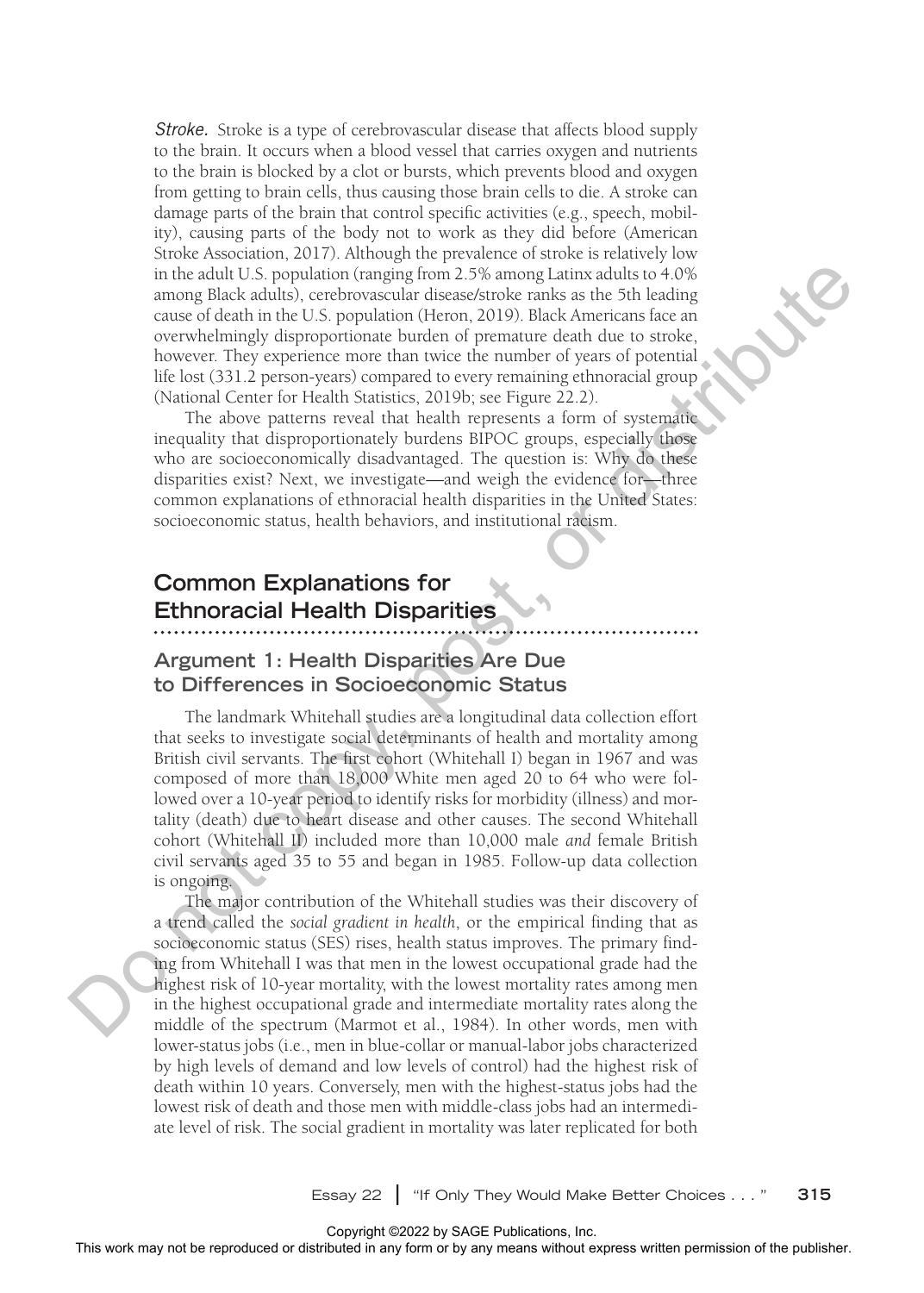physical and mental health morbidity in Whitehall II (Ferrie et al., 2002; Marmot et al., 1991) and in a multitude of U.S. studies using indicators of SES that are more standard in the U.S. context (e.g., income, educational attainment, and wealth) (Adler & Ostrove, 1999).

Based on the social gradient in health, the common reasoning is that BIPOC people experience higher rates of illness and mortality because they have lower SES than Whites. For example, more than 1 in 5 American Indian/Alaska Native adults (23.7%) and Black adults (22.5%) live below the federal poverty level, more than twice the rate of White (9.5%) and Asian adults (10.8%) (U.S. Census Bureau, 2019a). Latinx adults (18.8%) and Native Hawaiians/Other Pacific Islander adults (16.7%) have intermediate poverty rates between the two extremes. In general, Asians have similar or higher SES compared with Whites. Therefore, they are the only BIPOC group that does not face socioeconomic disadvantage as a whole, although many face substantial racial discrimination—experiences that are also detrimental to health (Gee et al., 2009).

Unemployment rates are highest among American Indian/Alaska Native (6.6%) and Black adults (6.5%), followed by Native Hawaiian/Other Pacific Islander (5.3%) and Latinx adults (4.7%). The lowest rates of unemployment can be found among White (3.5%) and Asian Americans (3.0%) (U.S. Bureau of Labor Statistics, 2019). Educational attainment shows a very similar pattern, with the highest SES among White and Asian adults and the lowest SES among Black and American Indian/Alaska Native adults. For example, although more than half (55.0%) of Asians and 36.3% of Whites have earned at least a bachelor's degree, only 22.0% of Black adults, 18.5% of Native Hawaiian/Other Pacific Islander adults, 17.0% of Latinx adults, and 15.2% of American Indian/ Alaska Native adults have at least a bachelor's degree (U.S. Census Bureau, 2019b). Finally, the racial wealth gap has reached unprecedented highs. In 2017, White households had a median net worth of \$171,700, followed by \$157,400 for Asian households, \$25,000 for Latinx households, and only \$9,567 for Black households (U.S. Census Bureau, 2020). Head with local way not be reproduced or distributed in any fittibuted in any form or between a state or distributed in any means when a state of the publisher and the publisher and the publisher and the publisher and t

What do these statistics on poverty status, unemployment, educational attainment, and wealth mean for one's health status? Among other things, higher SES typically affords the material resources to practice a healthy lifestyle. This may include having enough disposable income to purchase healthier but often costlier food options or the ability to afford a gym membership. In addition, higher SES status means one is better able to live in a "safe" neighborhood where one feels comfortable jogging or walking, or a neighborhood that has ready access to grocery stores where fresh fruits and vegetables can be purchased (Gordon-Larsen et al., 2006; more on these factors later in the essay). When we consider access to these kinds of resources, health disparities look less like the result of "poor choices" and more like a systemic issue reflecting race and class inequities.

Although the focus of health disparities research has traditionally been on the goods and services that tangible resources such as money can buy, increasing attention has been directed toward the physiological burden imposed by the stress of having low SES. In a normal stress response, when encountering a perceived threat, the body activates itself through mechanisms such as increased blood flow and the release of hormones such as cortisol and norepinephrine (adrenaline). In the short term, the stress response

**316** Part III **|** Institutions, Policies, and Legacies of Oppression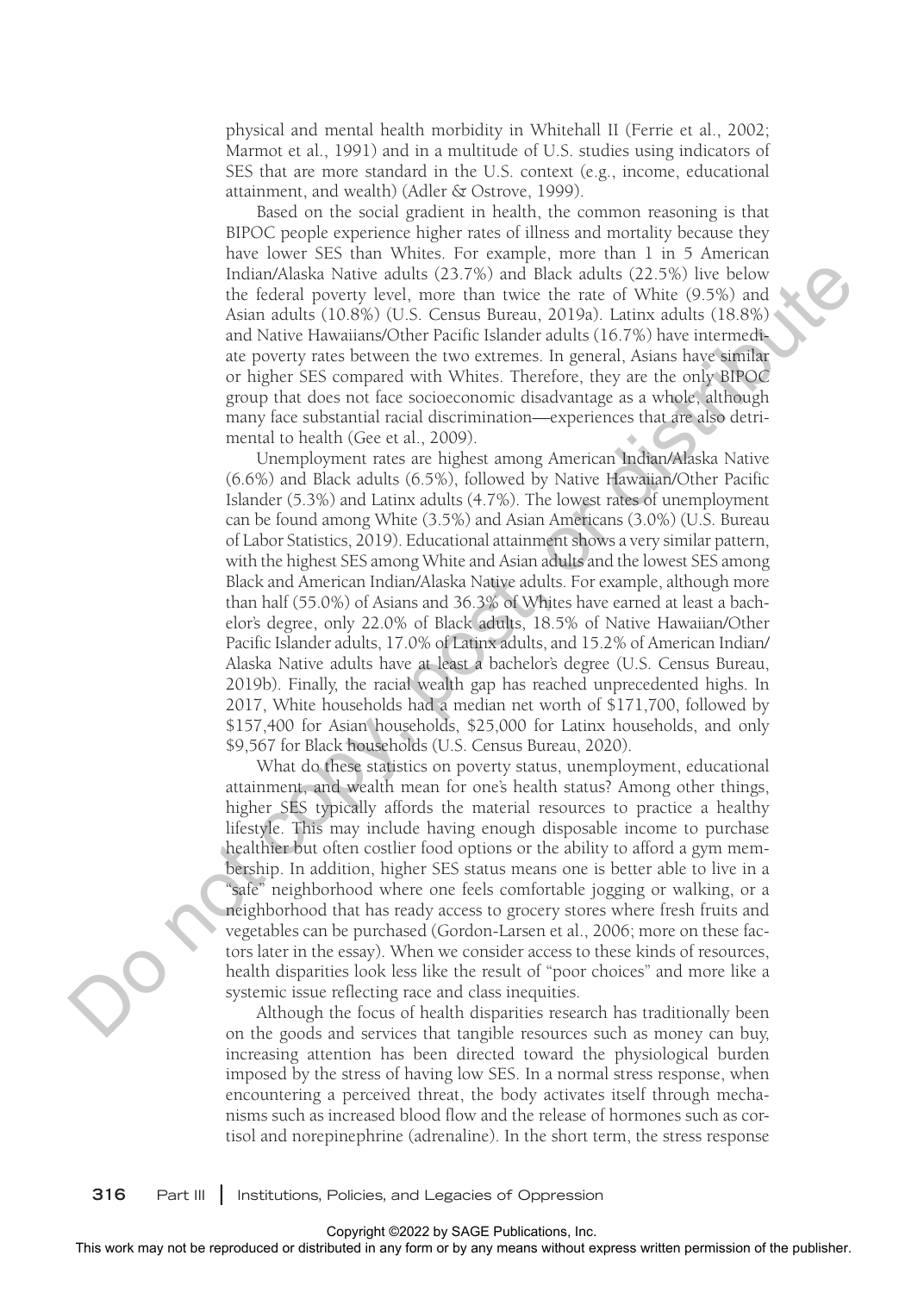is adaptive, with its heighted physiological resources making either a "fight" response (face the threat) or a "flight" response (flee the threat) possible. But when one is constantly assailed by chronic stressors such as poverty and racial discrimination, the stress response remains activated, leading to wear and tear on the body, a phenomenon measured in part by biomarkers for accelerated aging, or *allostatic load* (McEwen & Stellar, 1993). Poverty is a common chronic stressor for BIPOC groups; important landmark studies find that although allostatic load levels are similar among Blacks and Whites at age 20, Black Americans accumulate allostatic load at a more rapid rate than Whites across the life course. This is evidence of cumulative disadvantage that results in the "weathering" (accelerated aging) of Black bodies (e.g., Geronimus et al., 2006). Similar weathering was found among low-income individuals relative to those with higher income. Although this study did not include other groups besides White and Black Americans, it is reasonable to believe that these biological processes also operate among BIPOC people.

Following the social gradient argument, we would expect that controlling for SES—that is, comparing apples to apples (high-status White people to high-status BIPOC people)—would eliminate the persistent ethnoracial disparities we have witnessed for decades. In other words, the argument is often made that *BIPOC folks experience worse health outcomes relative to Whites because they are more likely to be poor and have lower educational attainment*; *if that weren't the case, ethnoracial health inequities would disappear.* But is this true?

A simple and customary way to answer this question is by comparing the earnings of White and BIPOC people *at the same level of education*. All things being equal, if SES can explain the worse health profiles of BIPOC groups relative to Whites, then there should be no health differences between low-SES White and low-SES BIPOC people (and by extension, no health differences between high-SES White and high-SES BIPOC people).

Using the argument that lower SES accounts for health inequities facing BIPOC groups, we would expect that BIPOC adults with at least a bachelor's degree would have the same earnings as Whites with at least a bachelor's degree; in essence, (high) educational similarity would erase the negative health consequences associated with being part of a BIPOC group. But does this argument hold weight? Among those with the highest education (at least a bachelor's degree), White men and Asian men earn \$1,550 and \$1,685 per week, respectively, compared with far lower earnings among the highesteducated Black men (\$1,139) and Latinx men (\$1,234). Similar but weaker patterns exist among women; the highest-educated White and Asian women outearn the highest-educated Black and Latinx women (U.S. Bureau of Labor Statistics, 2019). In other words, achieving advanced education does not afford the same economic benefits for Black and Latinx adults as it does for White and Asian adults. For the rest in the rest in the rest in the result of the results and Whether any form or the results of the results of the results of the results of the results of the results of the publisher. The control of the publish

The "diminishing returns" pattern between SES and health has been detailed extensively by others (Farmer & Ferraro, 2005; Williams & Sternthal, 2010). After controlling for SES indicators such as educational attainment and income, Black adults (and to a less consistent degree, Latinx adults) still have more negative health profiles than White adults (Braveman et al., 2010; Kawachi et al., 2005; Williams, 2012). In other words, when comparing high-SES BIPOC adults with high-SES White adults, health disparities persist. Taken together, the body of evidence for this argument is

Essay 22 **|** "If Only They Would Make Better Choices . . . " **317**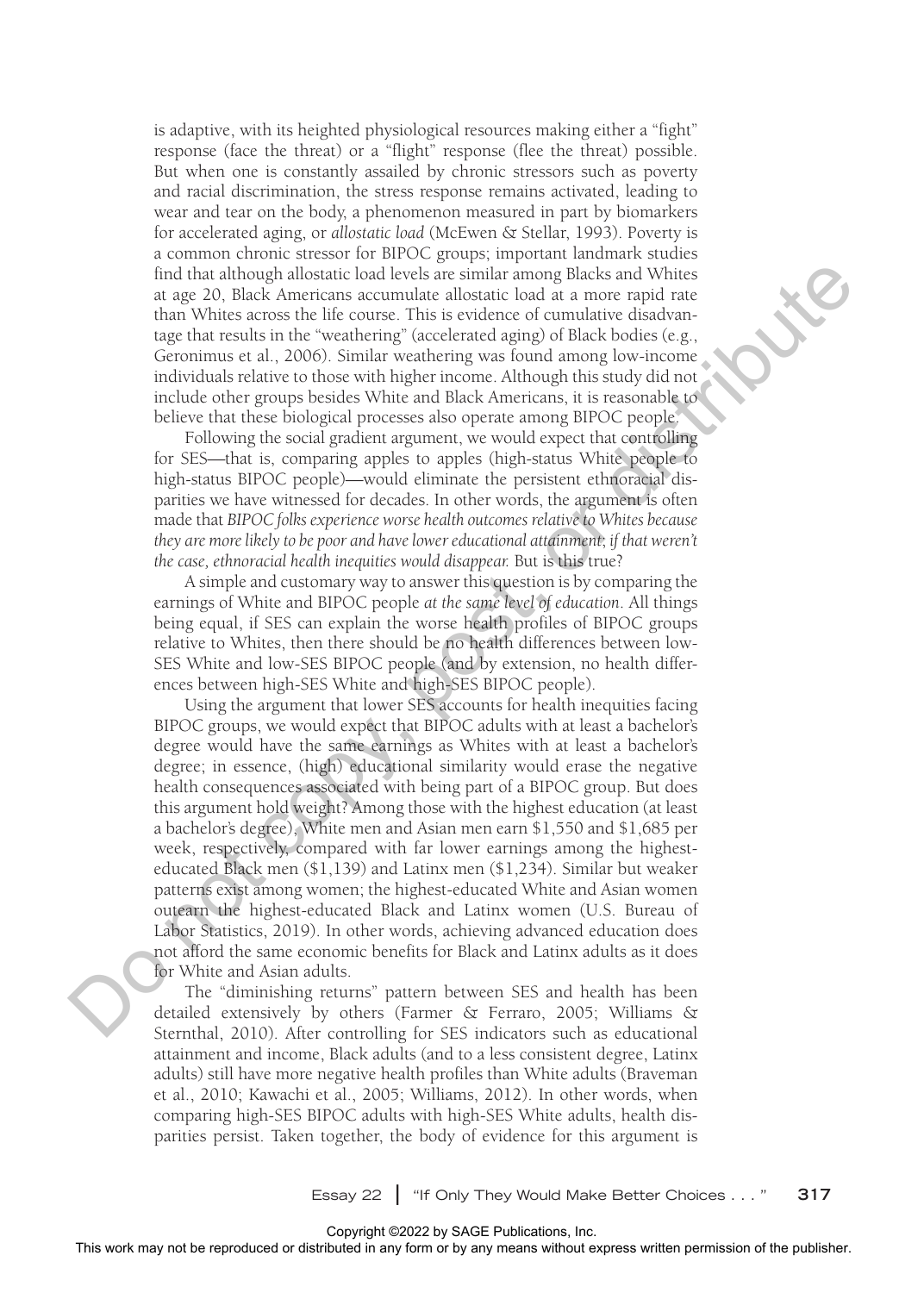weak at best. Existing data clearly debunk the notion that BIPOC adults exhibit poor health outcomes simply because they are more likely to rank low on indicators of SES. Ethnoracial disparities persist even after accounting for lower SES among BIPOC people.

#### **Argument 2: Health Disparities Are Due to Unhealthy Behaviors Among BIPOC People**

Another common trope to explain poor health outcomes among BIPOC people is that they are more likely to engage in unhealthy behaviors than Whites are. Many of these behaviors (e.g., smoking, unhealthy eating, drinking, and lack of exercise) are indeed major risk factors for many of the chronic illnesses discussed in the previous epidemiological overview. Next, we detail the evidence for the health behaviors argument, using both data from federal governmental agencies (e.g., Centers for Disease Control and Prevention) and empirical evidence from the longitudinal Whitehall studies.

*Healthy Eating*. Diet is a well-known risk factor for virtually every single chronic illness. People who eat healthfully have markedly lower risk of mortality, heart disease, cardiovascular disease, diabetes, some cancers, and a host of other chronic conditions. Obesity is the most common measure of healthy eating and is an important independent risk factor in that people who eat in an unhealthy fashion are more likely to both acquire and die from these chronic illnesses. (It is important to note that rates of overweight and obesity are only a rough proxy for healthy eating. Recent evidence shows that other factors are also implicated, though to a lesser degree than healthy eating (i.e., genes and family history, conditions such as hypothyroidism and Cushing's syndrome) (National Heart, Lung, and Blood Institute, 2012).

Body weight categories are typically constructed based on body mass index, or BMI (weight in pounds/height in inches × 703). *Overweight* is defined as having a BMI between 25 and 29.9, and *obesity* is defined as having a BMI of 30 or higher. More than 1 in 3 American adults (31.6%) are currently overweight and almost 4 in 10 (39.6%) are obese (Fryar et al., 2018).

Are there ethnoracial differences in the prevalence of overweight/obesity? If so, the logic goes, these differences could help explain the enduring ethnoracial health disparities in this country. Based on the age-adjusted prevalence data in Figure 22.3, there are important differences in body mass index among men, though perhaps not as stark as expected (Hales et al., 2020). Among men, 45.7% of Latinx men are obese, but notably, White men have the second-highest prevalence of obesity (44.7%), followed by Black men (41.1%). Also notable is the fact that Asian men dramatically trail other men in terms of obesity (17.5%). Given the comparable levels of obesity among White versus Black and Latinx men, an argument cannot be made that these BIPOC men eat in an unhealthier fashion than White men. The obesity trends for women are admittedly starker, however. Approximately 56.9% of Black women are obese, followed by 43.7% of Latinx women, 39.8% of White women, and only 17.2% of Asian women (Hales et al., 2020). This trend fits well with the health behaviors argument, but as we will demonstrate later in this essay, alternative explanations are also highly plausible. Taken together, there is little evidence that overweight/obesity (measured as The control of the reproduced or distributed or distributed or distributed in the relative state of the relative state in the projection of the publisher or distributed in the projection of the publisher. Next, we detail

**318** Part III **|** Institutions, Policies, and Legacies of Oppression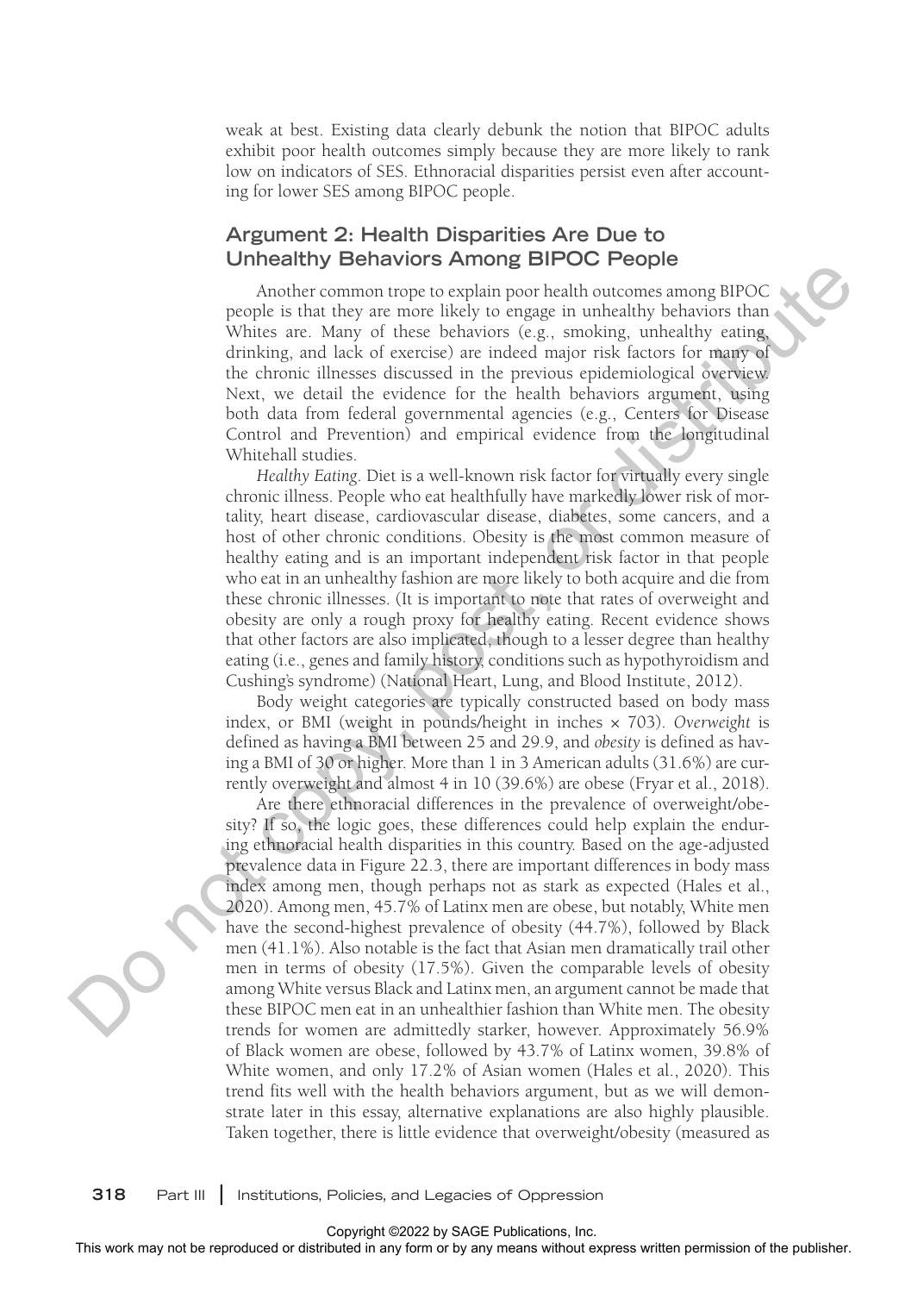



*Source:* Hales et al. (2020).

a proxy for the health behavior of healthy eating) can account for ethnoracial health inequities among men, although the patterns for women suggest that it may represent important risk factors for Black and Latinx women.

*Smoking.* Data on age-adjusted prevalence of current cigarette smoking by race/Hispanic origin can be found in Figure 22.4 (National Center for Health Statistics, 2019a). American Indian/Alaska Native adults exhibit the highest rate of current smoking (22.5%), followed by White (15.5%) and Black adults (14.3%). Smoking prevalence is considerably lower among Latinx (9.6%) and Asian adults (6.8%). As a whole, this means that although American Indian/Alaska Native adults often have the highest rate of current smoking (fitting squarely within the health behaviors argument), smoking prevalence among Whites is also quite high. Because Black and White adults have similar rates of current smoking while Latinx and Asian adults have lower rates of smoking than Whites, smoking does not appear to be an important driver of ethnoracial health inequities for most BIPOC groups.

*Exercise.* Similar to unhealthy eating, lack of exercise is a major risk factor for many chronic illnesses. Based on guidelines from the federal government, adults in the United States should engage in 150 minutes per week of moderate-intense activity (e.g., brisk walking, gardening) or 75 minutes per week of vigorous-intense activity. In 2018, 35.5% of American Indian/ Alaska Native adults, 31.8% of Asian adults, and 31.7% of Whites adults (53.7%) met full guidelines for aerobic activity. Rates of exercise were somewhat lower for Latinx (26.1%), Black (25.7%), and Native Hawaiian/Other

Essay 22 **|** "If Only They Would Make Better Choices . . . " **319**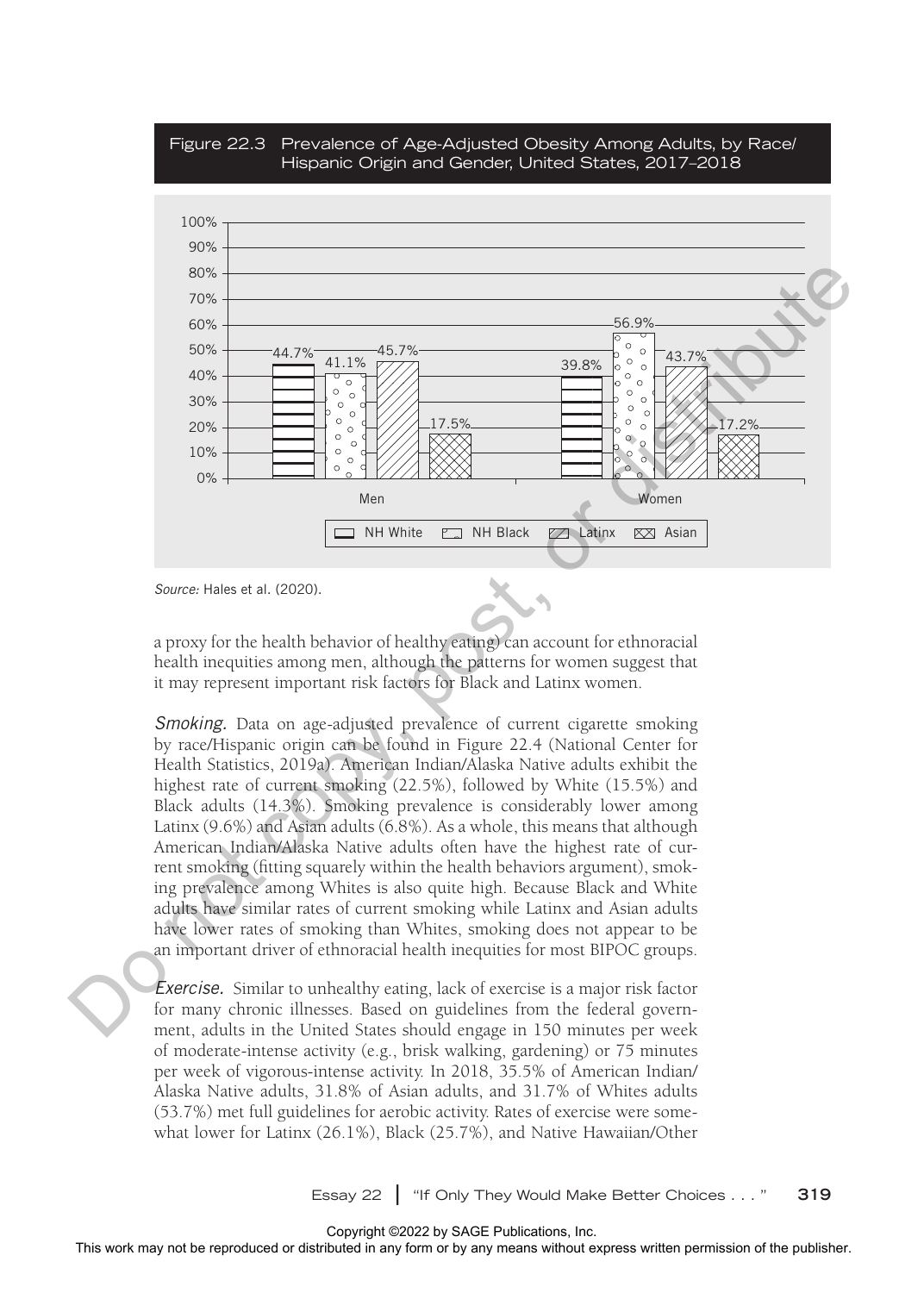

Figure 22.4 Age-Adjusted Prevalence of Select Health Behaviors by Race/ Hispanic Origin, United States, 2018

*Sources:* Current smoking and aerobic guidelines were derived from the National Center for Health Statistics (2019a, Tables A-12a and A-14a). Heavy alcohol use and illicit drug use were derived from the Substance Abuse and Mental Health Services Administration (2019a, Tables 2.21B).

> Pacific Islander adults (22.6%; National Center for Health Statistics, 2019a). With two important exceptions (American Indian/Alaska Native and Asians adults), these patterns suggest moderately lower rates of physical activity among BIPOC groups than among White people (see Figure 22.4). Although these patterns partially support the health behaviors argument, we will consider other explanations for these trends later in this essay.

> *Substance Use.* Data on heavy alcohol use and illicit drug use can be found in Figure 22.4. Heavy alcohol use is defined as drinking five or more drinks on the same occasion on each of 5 or more days in the past 30 days. By definition, all heavy alcohol users are also binge alcohol users (drinking five or more drinks on the same occasion on at least 1 day in the past 30 days). In 2018, 7.7% of White adults met the criteria for heavy drinking in the past month, the highest prevalence of all groups, followed by 6.8% of American Indian/Alaska Native and 5.7% of Native Hawaiian/Other Pacific Islander adults. Heavy drinking is less common among Latinx adults (4.9%), Black adults (4.7%), and is especially rare among Asian adults (2.9%) (Substance Abuse and Mental Health Services Administration [SAMHSA], 2019a). This means that Whites are actually *more likely* to be heavy drinkers than BIPOC people, a finding that contradicts the health behaviors argument.

> Figure 22.4 also displays data on any illicit drug use within the past month (SAMHSA, 2019b). American Indian/Alaska Natives adults have the

**320** Part III **|** Institutions, Policies, and Legacies of Oppression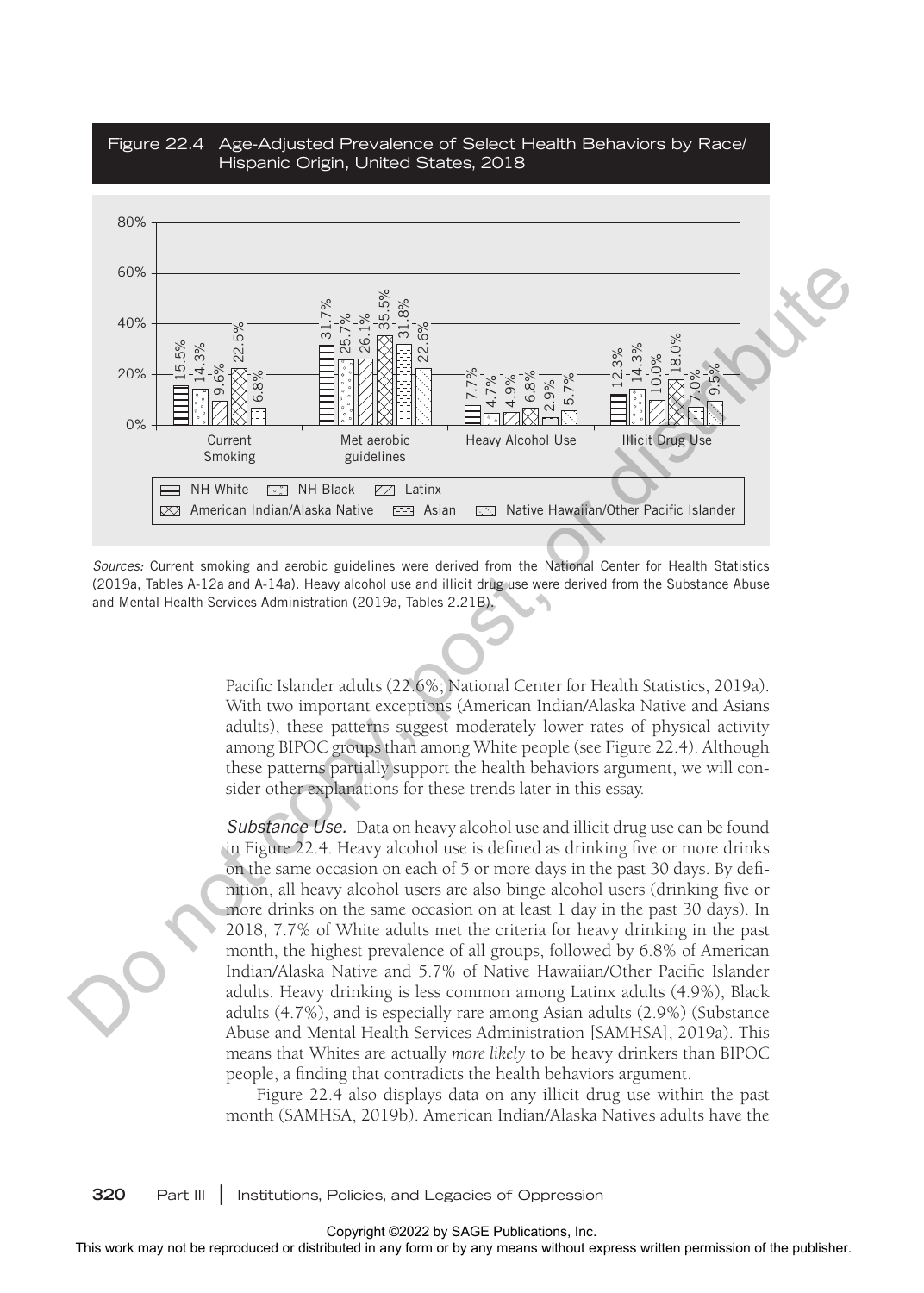highest prevalence of any illicit drug use in the past year (18.0%), and rates of illicit drug use were relatively similar for Black and White adults (14.3% and 12.3%, respectively). Rates of illicit drug use were lower among the remaining groups (10.0% for Hispanic/Latinx adults, 9.5% for Native Hawaiian/Other Pacific Islander adults, and 7.0% for Asian adults). It is also important to note that the recent opioid epidemic is heavily concentrated among Whites. A total of 76% of opioid overdose deaths in 2014 occurred among Whites, while only 13% of such deaths occurred among Blacks and only 9% occurred among those who were Latinx (Kaiser Family Foundation, 2018). In fact, the unprecedented recent drop in life expectancy among those in the United States has almost wholly been attributed to the opioid epidemic, a phenomenon that occurs far more often among Whites than BIPOC people. As a whole, the available data suggest that rates of substance use are neither consistently nor considerably higher among BIPOC groups than among Whites; as such, it is highly unlikely that substance use accounts for the intractable ethnoracial disparities in health in the United States.

*Health Behaviors in the Whitehall Studies.* In addition to documenting the social gradient in health, findings from the Whitehall studies have offered essential contributions to our understanding of the extent to which health behaviors can explain health inequities. A study using 25 years of Whitehall data found that health behaviors accounted for only one third of the socioeconomic difference in mortality. In other words, two thirds of mortality differences between those of low SES and those of higher SES were explained *by causes other than health behaviors* (Van Rossum et al., 2000). These patterns were subsequently replicated in the United States using nationally representative data from the Americans' Changing Lives survey. Even after controlling for cigarette smoking, alcohol drinking, BMI, and physical activity, those with high income had far lower risk of mortality over 7 years than those with the lowest and middle income (Lantz et al., 1998). Although these findings are based on socioeconomic disparities in health (rather than ethnoracial health disparities, specifically), the findings are instructive and suggest that, given the large overlap between race and SES, health behaviors contribute modestly, at best, to ethnoracial health disparities. Counter aroms (are well as the reproduced or control aroms with the publisher counter or the reproduced or the reproduced or the reproduced in all the reproduced in a strict the means when the reproduced in a strict the

Overall, the epidemiological evidence for the health behaviors argument is mixed. Although BIPOC people sometimes exhibit poorer health behaviors than Whites (e.g., lower rates of exercise and higher rates of overweight/ obesity among women), Whites are either equally likely or more likely to engage in certain unhealthy behaviors (e.g., cigarette smoking, heavy drinking, and illicit drug use) than most BIPOC groups, with the occasional exception of American Indian/Alaska Native adults. Another problem with the health behaviors argument is that it presumes a moral failing among BIPOC—that they could easily choose to engage in healthy behaviors but simply opt not to. Before falling into such simplistic thinking, however, it is imperative to consider the social context in which these health behaviors arise, by considering characteristics of the social and economic environment that often preclude BIPOC from making healthier "choices." We undertake this argument in the following section.

Essay 22 **|** "If Only They Would Make Better Choices . . . " **321**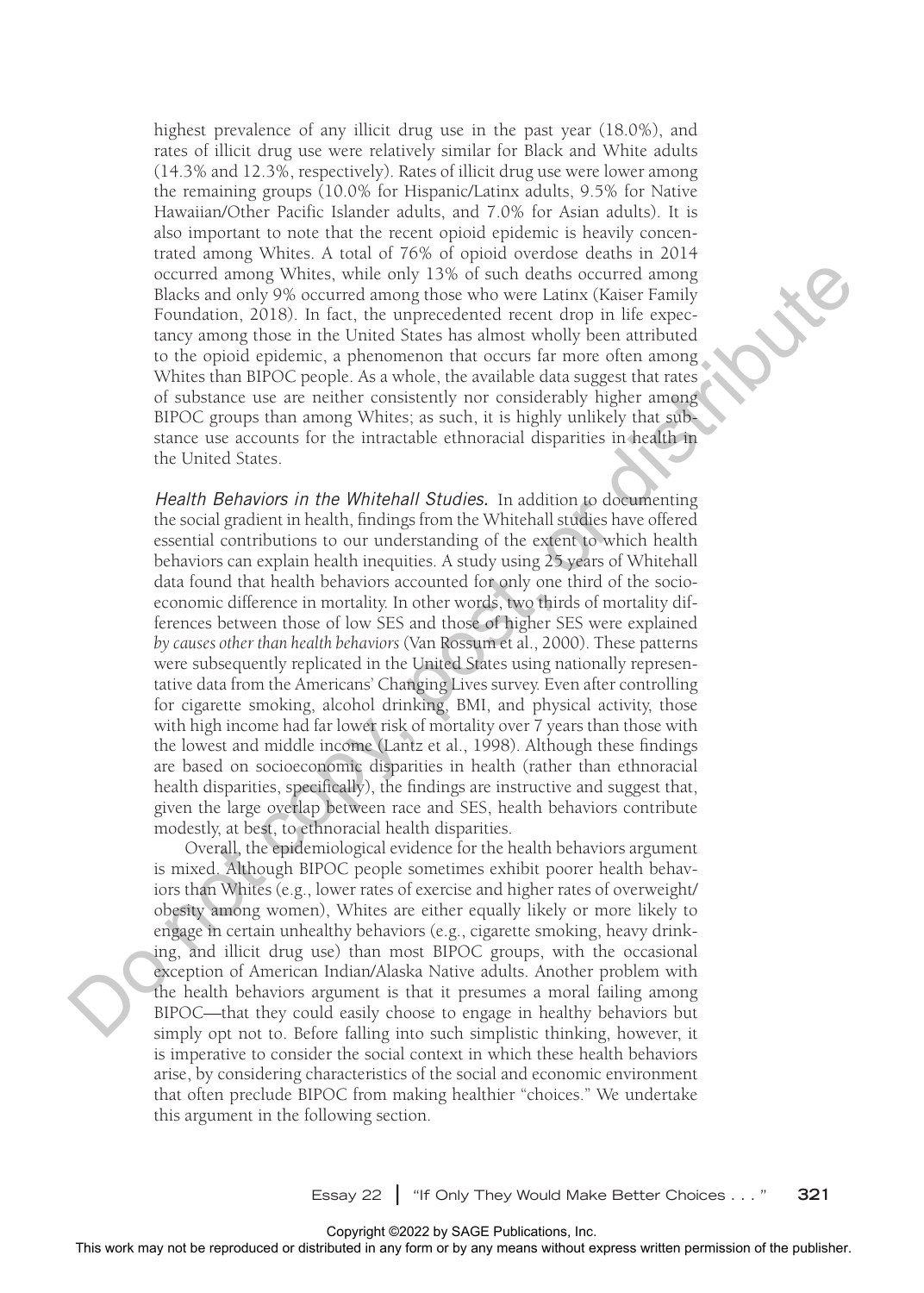#### **Argument 3: Health Disparities Are Due to Unequal Neighborhoods That Constrain Healthy Choices for BIPOC People**

The Centers for Disease Control and Prevention (2021) defines *social determinants of health* as "the conditions in which people are born, grow, live, work and age," further stating that these conditions "are shaped by the distribution of money, power and resources at global, national and local levels." SES and health behavior—the focus of the two previous arguments for understanding ethnoracial health disparities—are social determinants of health that largely operate at the individual level. To be clear, it certainly matters whether or not people smoke, exercise, or eat a high-fat diet. Yet a singular focus on individual-level factors will do little to address health injustices facing BIPOC communities. This is because individual characteristics such as health behaviors and SES are largely shaped by broader, more wide-ranging social determinants of health that influence, for example, the opportunities to achieve high SES or engage in healthy behaviors. Unequal neighborhoods—and the historical forces that shaped their development (e.g., residential segregation)—better explain the ethnoracial health disparities than do individual-level factors such as health behaviors.

The legacy of residential segregation has relegated many BIPOC people to living in underresourced neighborhoods characterized by concentrated poverty. Although beyond the scope of this particular essay, it is important to know that residential segregation was not a natural event. Instead, it was created by federal housing policy established by President Roosevelt's New Deal legislation in the 1930s and reinforced by subsequent state and local policies and practices that limited access to residential mortgages for BIPOC people, especially outside of poor neighborhoods (see Ioanide in this volume). Residential segregation is an example of institutionalized racism, or unfair treatment toward BIPOC people that is embedded in social systems such as the labor market, the criminal justice and educational systems, and public policy broadly speaking (as opposed to discriminatory acts that occur at the individual level, between people). Of all racial/ethnic groups, rates of Black–White residential segregation show the starkest patterns. For example, in 2010, 59% of Black people would have had to move to another neighborhood in order for White and Black populations to be evenly distributed across neighborhoods. Conversely, 49% of Latinx and 41% of Asian people would have had to move to achieve equal racial composition across neighborhoods (Logan, 2013). the distributed or distributed or distributed or the reproduced based of the reproduced or the reproduced or the reproduced in any form or by any form of the publisher or the publisher. The results with the best determina

Neighborhoods directly pattern life opportunities in a multitude of ways that influence health (LaVeist, Gaskin, & Trujillo, 2011). For one, the built environment of neighborhoods determines the availability of amenities and resources that can impact health. For example, the ability to exercise is strongly influenced by whether or not a neighborhood has safe parks, sidewalks, and recreational facilities. The ability to seek health care preventive or otherwise—depends largely on a neighborhood's availability of health care facilities and providers. The ability to eat healthy foods is strongly contingent on the presence of large-scale supermarkets in a neighborhood, stores that are far more likely to carry a wide range of fresh fruits and vegetables than corner stores or bodegas. In addition to these healthy

**322** Part III **|** Institutions, Policies, and Legacies of Oppression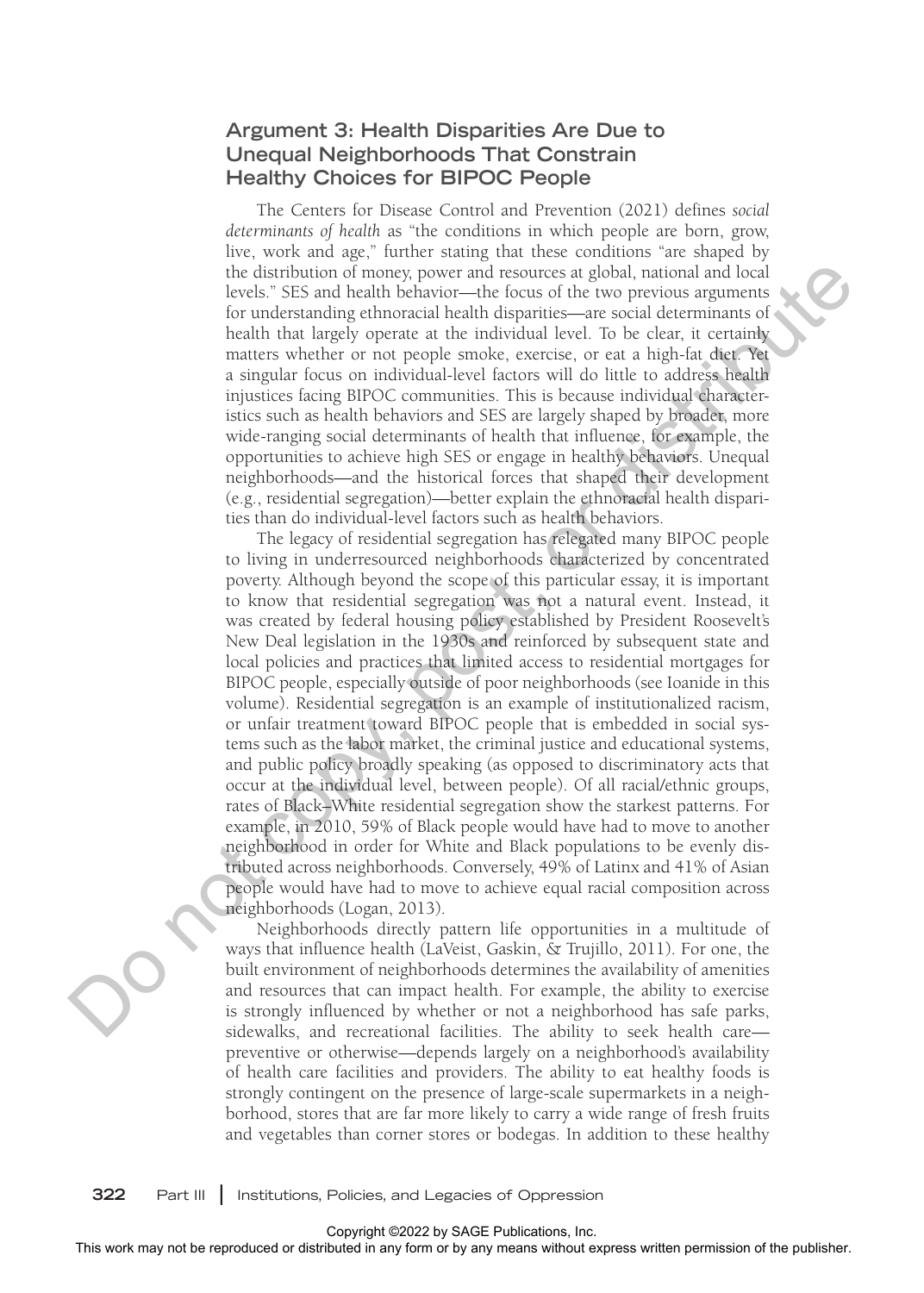neighborhood resources, neighborhoods can also be characterized by the presence of negative resources that are harmful to health. Density of liquor stores and fast-food outlets is also known to negatively impact rates of alcohol use and unhealthy eating (LaVeist, Pollack, Thorpe, et al., 2011).

Although neighborhood parks, recreational facilities, health care facilities, and supermarkets can directly affect the opportunity to achieve good health, other neighborhood characteristics and institutions can indirectly affect health disparities. For example, the quality of public schools available in a community largely predicts college readiness and later economic success. Given the aforementioned links between SES and health, the inability to attain higher education has important implications for future health status. Likewise, employment opportunities or lack thereof (another indicator of SES) matter for health. Sociologist William Julius Wilson (1990) has studied the "spatial mismatch" at length, finding a direct link between the flight of jobs from urban communities and long periods of Black joblessness, especially among men.

Policing is another neighborhood social determinant of health that has recently gained traction both in the popular media and in the scientific literature. Police violence contributes to unnecessary and unfair loss of life among men and women in BIPOC communities. Notably, "legal intervention" (*deaths caused* by police and other persons with *legal* authority to use deadly force, excluding *legal* executions) is a leading cause of death for young Black and Latinx men age 15 to 19 and 20 to 24. Legal intervention is also a leading cause of death for American Indian men aged 10 to 14, 20 to 24, and 25 to 34 (Heron, 2019). Beyond police violence, overpolicing and aggressive policing tactics within disadvantaged communities can lead to hypervigilance and other negative mental health consequences for BIPOC people (Sewell et al., 2016). Mass incarceration—a trend largely targeting low-income and BIPOC communities—also has lifelong consequences for health (Schnittker et al., 2011). degree work may not be reproduced or distributed in a computer contributed in the contributed or distributed in any means the stribute or distributed in a contributed in the model or distributed in a computed or distribut

Unfortunately, health-promoting features of neighborhoods (e.g., sidewalks and safe parks, recreational facilities, health care services, supermarkets, quality educational systems, access to employment opportunities) are far more prevalent in affluent White communities, while health-damaging characteristics (e.g., liquor stores, fast-food outlets, failing public schools, overpolicing, unemployment and underemployment) are far more prevalent in low-income BIPOC communities (LaVeist, Pollack, Thorpe, et al., 2011). Therefore, disadvantaged BIPOC people must often confront an insidious combination of lack of health-promoting resources and an abundance of health-depleting characteristics, which decreases the range of healthful options available to them.

A useful (ecological) theoretical model for understanding social determinants of health can be found in Figure 22.5. SES, health behavior, and medical care (the innermost circles) are examples of social determinants of health at the individual level. These downstream factors are most proximal to health outcomes and, as such, are often targeted as the main causes of health disparities. Such an approach is extremely shortsighted, however. These factors are shaped by broader upstream forces, such as living and working conditions at the meso level (the intermediate set of circles) and economic and social opportunities and resources at the macro level (the largest overlapping concentric circles). The macro level shapes social conditions

Essay 22 **|** "If Only They Would Make Better Choices . . . " **323**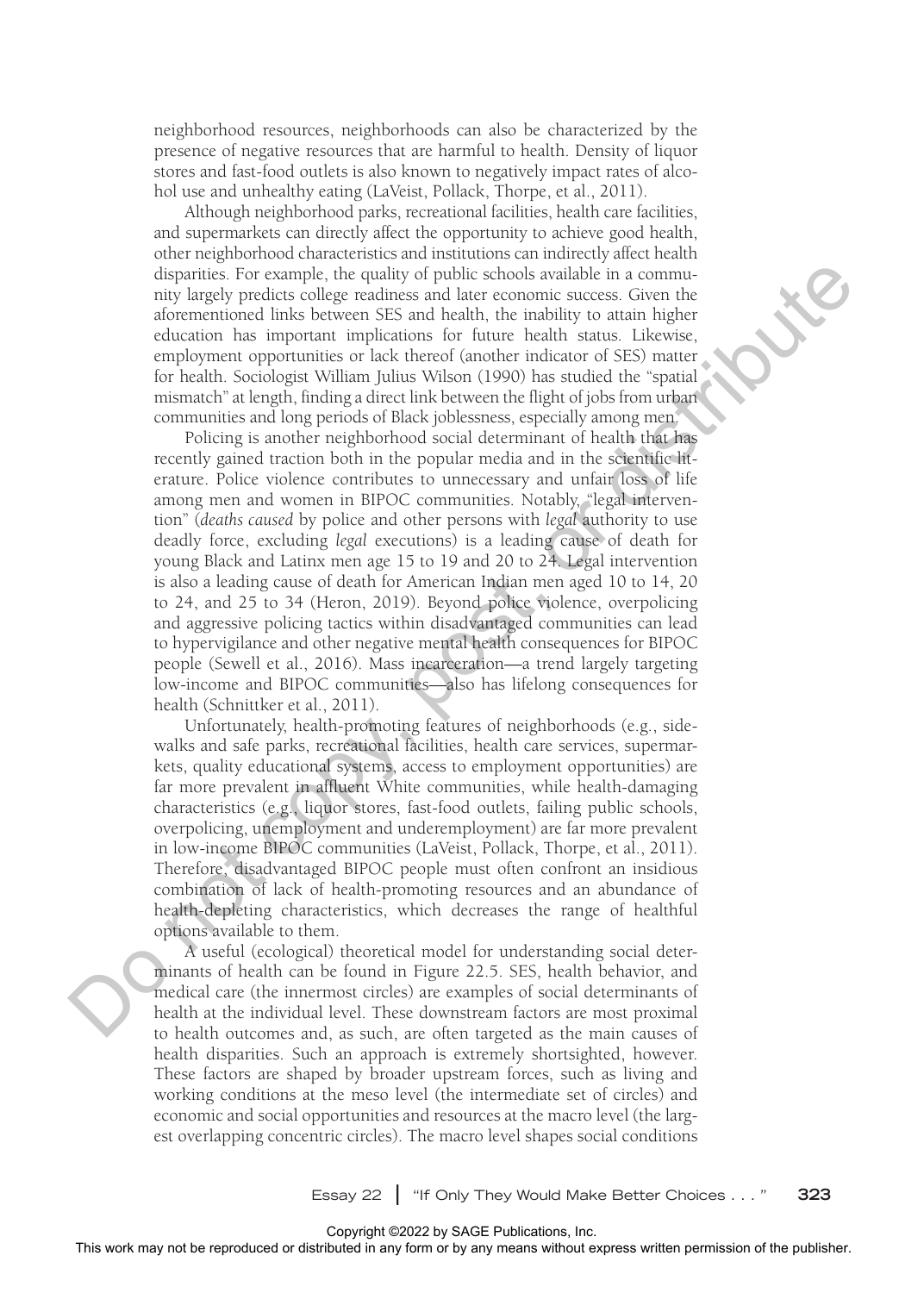

*Source:* Adapted from Braveman, P., Egerter, S., & Williams, D. R. (2010). The social determinants of health: Coming of age. *Annual Reviews of Public Health, 32*, 381–398.

at the meso level, which also helps determine opportunities and constraints at the individual level. Put simply, individual-level characteristics (e.g., health behavior) do not occur in a vacuum.

Relatedly, although initially developed to explain health disparities based on gender, the *theory of constrained choices* can and should be applied to the study of ethnoracial health disparities. This theory takes as its starting point the notion that not all subgroups have the same range of opportunities to live a healthy lifestyle (Bird & Rieker, 2008). Essentially, health education approaches that seek to teach BIPOC people either the value of healthy eating or how to eat in a healthy fashion will fail spectacularly in communities that lack supermarkets. Teaching the value of physical activity (more pointedly, assuming that people of color do not already value exercise) will do little to improve rates of physical inactivity when there are no sidewalks on which to walk, safe parks in which to walk or jog, or affordable recreation centers or gyms in which to exercise.

What is the evidence supporting neighborhoods as the key driver of ethnoracial health inequities? Data from the Exploring Health Disparities in Integrated Communities (EHDIC) study provide a prime site to test this argument directly. EHDIC is a multisite cohort study of health disparities in racially integrated communities across the United States. Its first site in southwest Baltimore (EHDIC-SWB) features a community in which Blacks and Whites have similar household incomes, effectively isolating Black–White differences in health disparities by controlling for socioeconomic status (SES). Therefore, studies from the EHDIC data collection effort allow for the comparison of Black and White adults with similar SES who live under identical neighborhood conditions.

One important EHDIC study found that Black–White disparities in hypertension, diabetes, obesity, and the use of health care services were

**324** Part III **|** Institutions, Policies, and Legacies of Oppression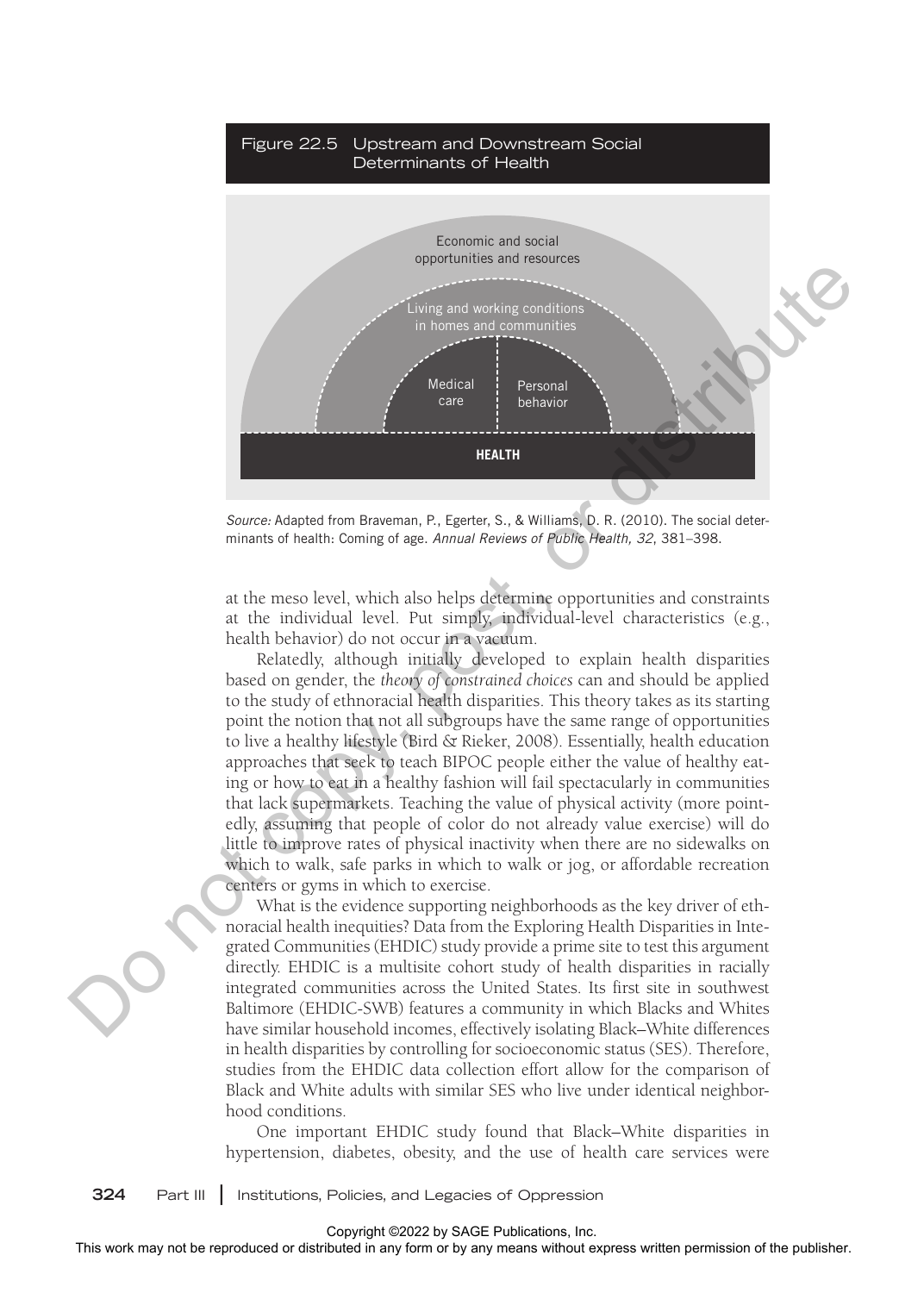either wholly eliminated or narrowed substantially among women in this neighborhood (LaVeist, Pollack, Thorpe, et al., 2011). Other EHDIC studies compared Black–White health disparities in southwest Baltimore (again, where Whites and Blacks live in equal residential contexts) to Black–White health disparities in national data sets (that are unable to make neighborhood adjustments). When considering health behaviors such as binge drinking and physical activity and health outcomes such as diabetes and hypertension, EHDIC studies show minimal or no health disadvantage among Black Americans relative to White Americans. Conversely, Black–White health disparities are sizable in national data sets that control for individual SES and health behaviors but do not consider neighborhood context (Fesahazion et al., 2012; LaVeist et al., 2009; Thorpe et al., 2008; Wilson-Frederick et al., 2014). Findings from the EHDIC studies strongly support the notion that ethnoracial health disparities are due neither to individual-level SES differences nor differences in individual human behaviors. Instead, they are strongly patterned by systematic differences in neighborhood context.

## **COVID-19: A Contemporary Application of the Individual Behavior "Blame Game"**

In March 2020, our nation was brought to a standstill as COVID-19 began spreading unchecked through the U.S. population. Unsurprisingly, COVID-19 has struck BIPOC and low-income populations at a disproportionate and alarming rate. As the old adage goes, "When White America gets a cold, Black America gets pneumonia." As the United States has witnessed during the pandemic, this sentiment extends to other disadvantaged BIPOC groups as well. According to the COVID Tracking Project (2020), mortality rates due to COVID-19 are 2.4 times higher among Black people, 1.55 times higher among American Indian/Alaska Native people, and 1.47 times higher among Latinx people as compared to White people. COVID-19 mortality rates are equal for Asian, White, and Native Hawaiian/Other Pacific Islander adults. som, Third Costalles Stromagned or the relation distributed in any form or by any form or by any form or by any form or by any means without express the control distribution of the publisher. This means we reproduced in a

On April 10, 2020, former president Donald Trump, along with members of the Coronavirus Task Force, held a press briefing to address concerns about the rapid spike in cases across the United States. During this briefing, Jerome Adams, MD, offered remarks in his role as Surgeon General of the United States. Dr. Adams, a Black man, began his remarks with a surprising and seemingly sociological analysis of the COVID-19 epidemiological trends, initially noting that key precautions that prevent the spread of COVID-19 (e.g., social distancing, working from home, and handwashing) are options not readily available for BIPOC populations (see Figure 22.6).

With his acknowledgment of the constrained choices BIPOC people experience—and particularly his explicitly rejecting biological and genetic explanations for ethnoracial health inequities—one could almost mistake Dr. Adams for an undercover sociologist. Yet as he concluded his remarks just a few minutes later, he admonished these same communities, figuratively wagging his finger to say, "I need you to know: You are not helpless. And it's even more important that, in communities of color, we adhere to the task force guidelines to slow the spread. . . . we need you to step up and help stop the spread so that we can protect those who are most vulnerable" (see Figure 22.6).

Essay 22 **|** "If Only They Would Make Better Choices . . . " **325**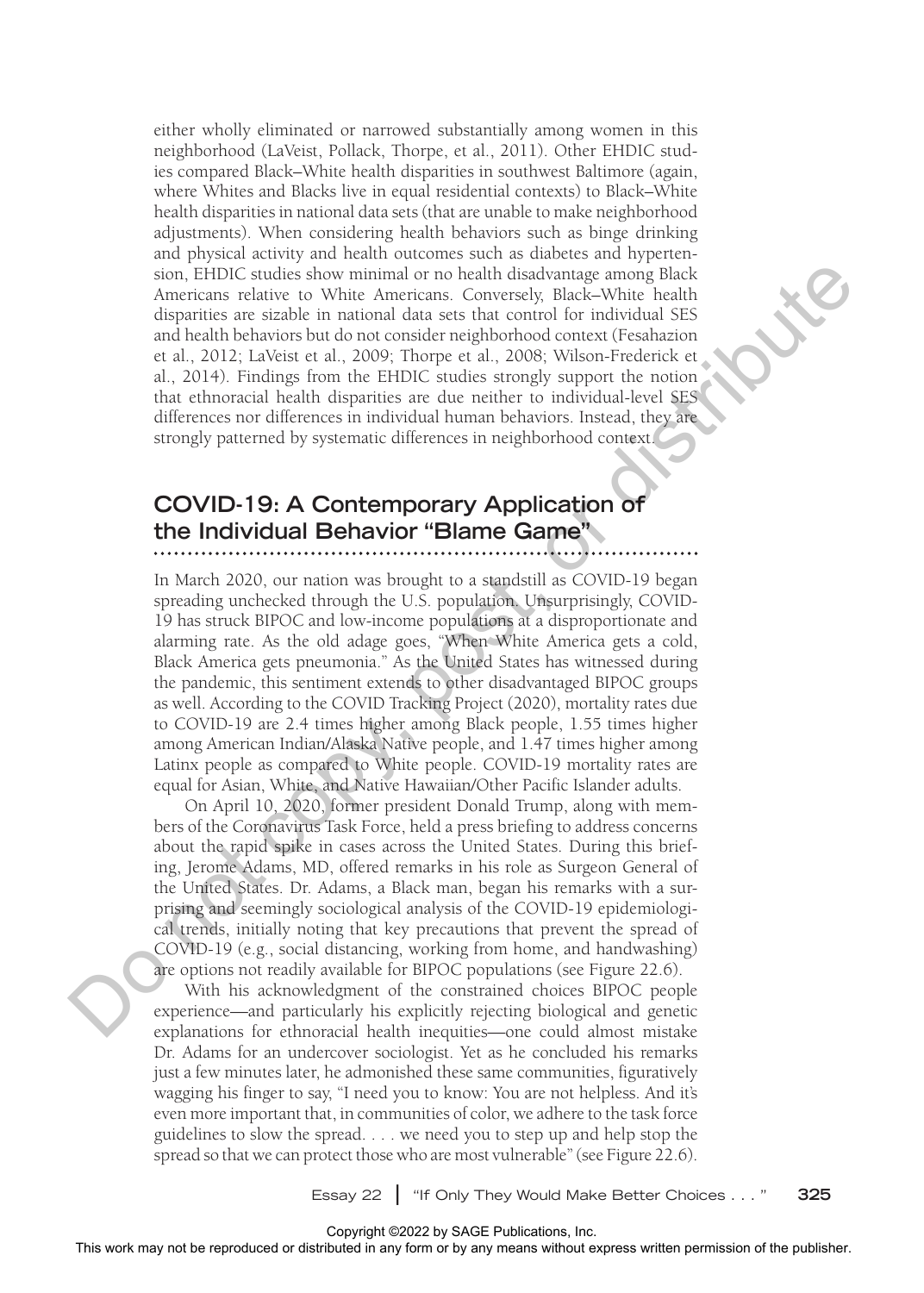Figure 22.6 Remarks by Surgeon General Jerome Adams, MD, on COVID-19 Inequities Among BIPOC and Low-Income Populations, April 10, 2020

#### *EARLY REMARKS*

The chronic burden of medical ills is likely to make people of color especially less resilient to the ravages of COVID-19. And it's possibly—in fact, likely—that the burden of social ills is also contributing.

Social distancing and teleworking, we know, are critical, and you've heard Dr. Birx and Dr. Fauci talk about how they prevent the spread of coronavirus. Yet only one in five African Americans and one in six Hispanics has a job that lets them work from home.

People of color are more likely to live in densely packed areas and in multi-generational housing, which—situations which create higher risk for spread of a highly contagious disease like COVID-19. We tell people to wash their hands, but as studies showed, 30 percent of the homes on Navajo Nation don't have running water. So how are they going to do that?

In summary, people of color experience both more likely exposure to COVID-19 and increased complications from it. But let me be crystal clear: We do not think people of color are biologically or genetically predisposed to get COVID-19. There is nothing inherently wrong with you. But they are socially predisposed to coronavirus dispos-exposure and to have a higher incidence of the very diseases that puts you at risk for severe complications of coronavirus.

#### *CONCLUDING REMARKS*

And I want to close by saying that while your state and local health departments and those of us in public service are working day and night to help stop the spread of COVID-19 and to protect you regardless of your color, your creed, or your geography, I need you to know: You are not helpless. And it's even more important that, in communities of color, we adhere to the task force guidelines to slow the spread.

Stay at home, if possible. If you must go out, maintain six feet of distance between you and everyone else, and wear a mask if you're going to be within six feet of others. Wash your hands more often than you ever dreamed possible. Avoid alcohol, tobacco, and drugs. And call your friends and family. Check in on your mother; she wants to hear from you right now.

And speaking of mothers, we need you to do this, if not for yourself, then for your *abuela*. Do it for your granddaddy. Do it for your Big Mama. Do it for your Pop-Pop. We need you to understand—especially in communities of color, we need you to step up and help stop the spread so that we can protect those who are most vulnerable.

*Source:* The White House (2020). [Remarks by Surgeon General Jerome Adams]. https:// www.whitehouse.gov/briefings-statements/remarks-president-trump-vice-president-pencemembers-coronavirus-task-force-press-briefing-24/

In these concluding remarks, Dr. Adams suggests that even though upstream forces such as racial residential segregation and the concentration of BIPOC in low-wage service jobs that require contact with the public (and do not afford work-from-home opportunities) predispose these groups to COVID-19 exposure, their downstream *individual efforts* can somehow mitigate these larger structural factors. With his recommendation for these groups to "avoid alcohol, tobacco, and drugs" (none of which are established risk factors for COVID-19), Dr. Adams clearly reinforced two long-standing myths: (1) that The choice of the results in any form of the reproduced or distributed in any form or by an interaction or the reproduced or the results and  $\alpha$  and  $\alpha$  and  $\alpha$  and  $\alpha$  and  $\alpha$  and  $\alpha$  and  $\alpha$  any form or by any me

**326** Part III **|** Institutions, Policies, and Legacies of Oppression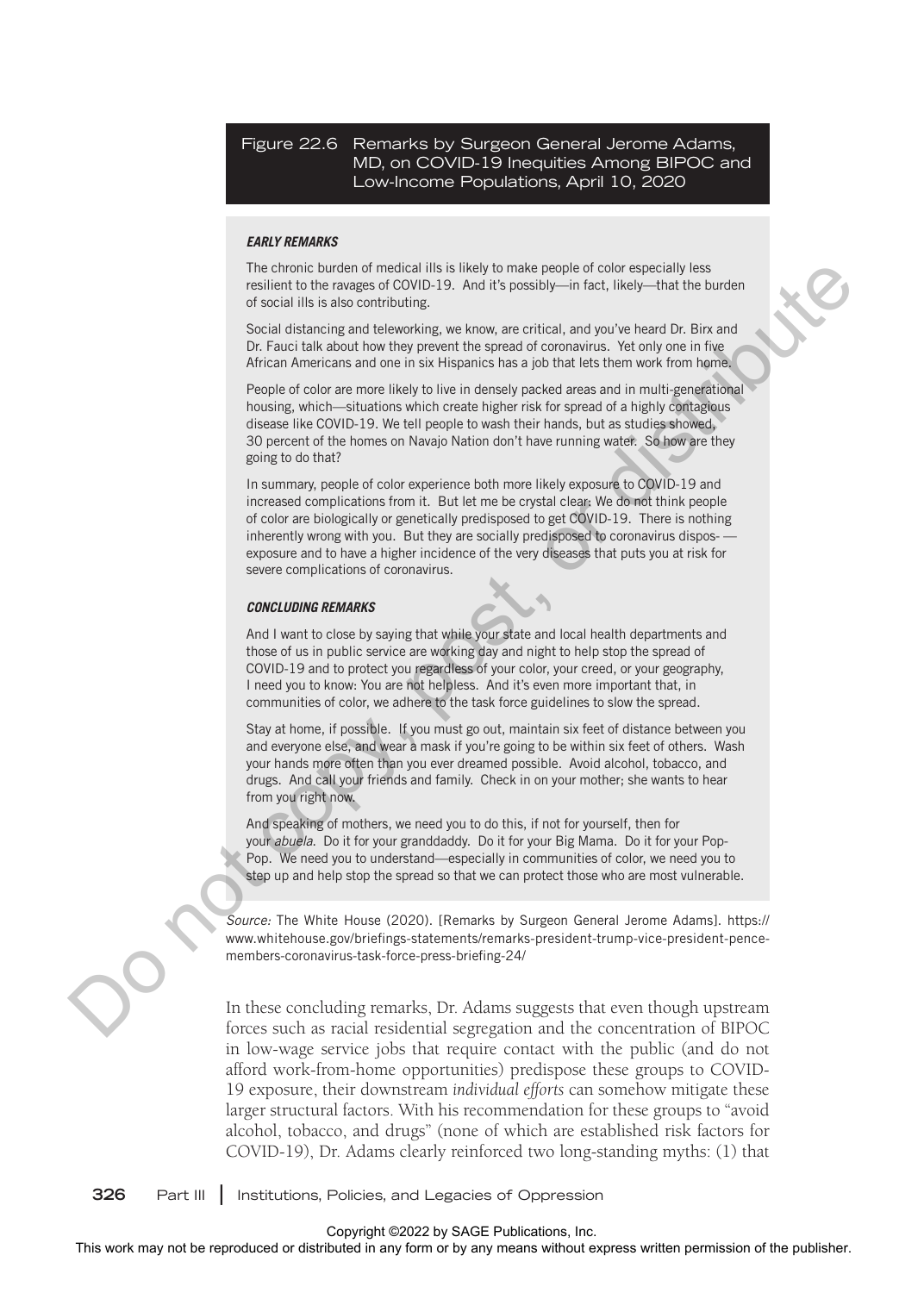BIPOC people have considerably higher rates of substance abuse and (2) that individual health behaviors are the driving force behind health inequities. In deviating from his initial train of thought, which highlighted structural risks related to COVID-19 transmission, the Surgeon General missed an important opportunity to spark national conversations surrounding labor market inequities for BIPOC groups, racial residential segregation for Black and Latinx families, and water injustice for Indigenous communities.

We always encourage students to think more critically when encountering or offering solutions that blame the disadvantaged for their circumstances. Inequality is not a natural event. It is not some benign outcome that just happens. As such, it is imperative to study both the historical events that created the inequality and the contemporary social and political circumstances that reproduce it over time. Ethnoracial health disparities are not due merely to differences in SES or health behavior. Therefore, they will not be fixed using simplistic approaches such as health awareness and education programs. Likewise, policy initiatives based on the faulty premise that poor health outcomes among BIPOC people are due to their poor choices will greatly exacerbate health inequities that already exist, further fueling these stereotypes. Unless and until this country musters the political will to address inequitable neighborhoods, BIPOC people will continue to unfairly live shorter and sicker lives than their White counterparts. We show the transmission was the rest or the representation of the reproduced or the reproduced or the reproduced or the reproduced or the publisher and natural events in any form or buy to different or the publisher. The

**Dawne M. Mouzon** is a sociologist and an associate professor of sociology at Rutgers, the State University of New Jersey. Her work largely focuses on physical and mental health disparities facing Black American populations, with a focus on gender and ethnic/nativity variations among African Americans and Afro-Caribbeans. She also maintains broad interests in mental health, aging, the marriage decline, and racism-related coping.

**Breanna D. Brock** is a Ph.D. student in sociology at Stony Brook University. Her work broadly focuses on the construction of race and ethnicity, racial identity, health disparities, and migration. More specifically, she explores racial identity in African American and Afro-Caribbean populations in the United States, and how nativity and experiences of racial discrimination impact racial identity and mental health outcomes.

### **SUGGESTED ADDITIONAL RESOURCES**

Laster Pirtle, W. N. (2020). Racial capitalism: A fundamental cause of novel coronavirus (COVID-19) pandemic inequities in the United States. *Health Education & Behavior*, *47*(4), 504–508. https://doi.org/10.1177/1090198120922942

- LaVeist, T. A., Gaskin, D., & Trujillo, A. J. (2011). *Segregated spaces, risky places: The effects of racial segregation on health inequalities*. Joint Center for Political and Economic Studies.
- National Center for Health Statistics. (2016). *Health, United States, 2015: With special feature on racial and ethnic health disparities*.
- Williams, D. R., & Sternthal, M. (2010). Understanding racial/ethnic disparities in health: Sociological contribution. *Journal of Health and Social Behavior*, *51*(Suppl.), S15–S27.

Essay 22 **|** "If Only They Would Make Better Choices . . . " **327**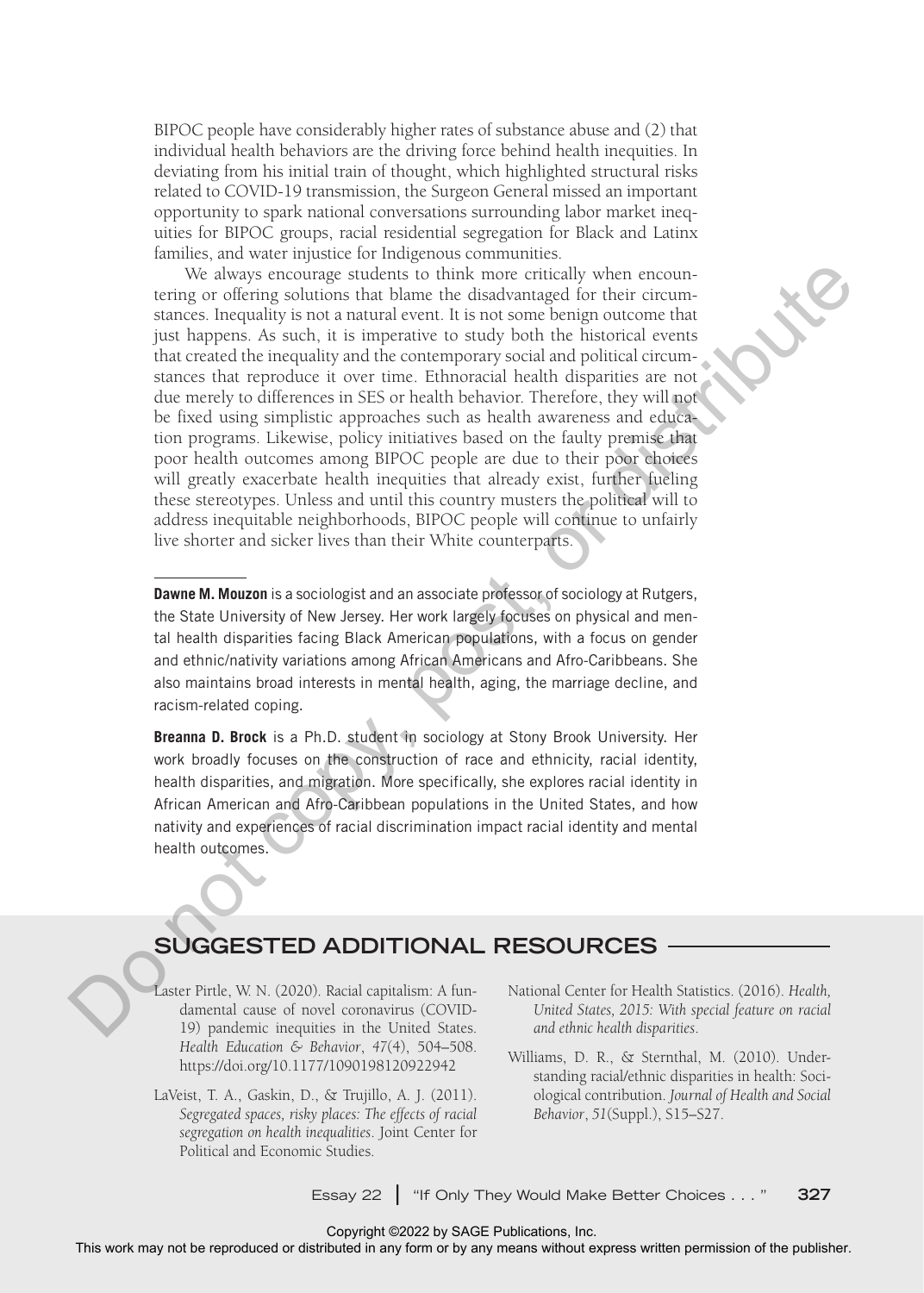## **QUESTIONS FOR FURTHER DISCUSSION**

- 1. What, if any, of the health issues discussed here are problems for members of your own family? What are some of the reasons why, according to family discussions? How are those explanations similar to or different from those discussed by the author?
- 2. Why is it important to think about health outcomes at the individual and group levels? How do these differences connect to patterns discussed in other essays in this volume? How does this specifically manifest in the COVID-19 epidemic?

## **REACHING BEYOND THE COLOR LINE**

- 1. With other members of your class, take some time to build a "health map" of your neighborhood or community. Identify the parks, playgrounds, places with sidewalks, gyms, and so forth. What patterns can you see?
- 2. In 2015, the average Supplemental Nutritional Assistance Program (SNAP, formerly known as "food stamps") benefit per month was \$142 for a single person. Using information from the U.S. Department of Agriculture on the five food groups, brainstorm with your classmates about how to use the monthly SNAP The matrix of the reproduced or distributed in any fit of the representation of the representation of the results of the results of the publisher or distributed or computation of the publisher or distributed or distribute

### **REFERENCES**

- Adler, N. E., & Ostrove, J. M. (1999). Socioeconomic status and health: What we know and what we don't. *Annals of the New York Academy of Sciences*, *896*, 3–15.
- American Stroke Association. (2017). *About stroke*. http://www.strokeassociation.org/STROKEORG/ AboutStroke/About-Stroke\_UCM\_308529\_Sub-HomePage.jsp
- Bird, C. E., & Rieker, P. P. (2008). *Gender and health: The effects of constrained choices and social policies*. Cambridge University Press.
- Braveman, P. A., Cubbin, C., Egerter, S., Williams, D. R., & Pamuk, E. (2010). Socioeconomic disparities in health in the United States: What the patterns tell us. *American Journal of Public Health*, *100*(Suppl. 1), S186–S196.
- Centers for Disease Control and Prevention. (2014). *Effects of high blood pressure*. https://www.cdc .gov/bloodpressure/effects.htm

benefit allotment to eat (for the full month) according to USDA recommendations. What challenges do you face?

- 3. Living at, near, or below the poverty line can be stressful. Go to http://playspent. org and explore some of the daily stressors experienced by people living in poverty. How might those experiences affect health?
- 4. Find the COVID-19 data for your state, county, or city. Do you see race or class disparities in these numbers? Given the information in this essay, how would you explain any disparities that might exist? If you don't see disparities, speculate on why.
- Centers for Disease Control and Prevention. (2021). *Social determinants of health: Know what affects health*. https://www.cdc.gov/socialdeterminants/ about.html#:~:text=The%20World%20 Health%20Organization%20also,%2C%20 national%2C%20and%20local%20levels
- COVID Tracking Project. (2020). The COVID racial data tracker. *The Atlantic*. https://covidtracking .com/race
- Diabetes Research Institute. (2016). *What is diabetes?* https://www.diabetesresearch.org/what-isdiabetes
- Farmer, M. M., & Ferraro, K. F. (2005). Are racial disparities in health conditional on socioeconomic status? *Social Science & Medicine*, *60*(1), 191–204.
- Ferrie, J. E., Shipley, M. J., Smith, G. D., Stansfeld, S. A., & Marmot, M. G. (2002). Change in health

**328** Part III **|** Institutions, Policies, and Legacies of Oppression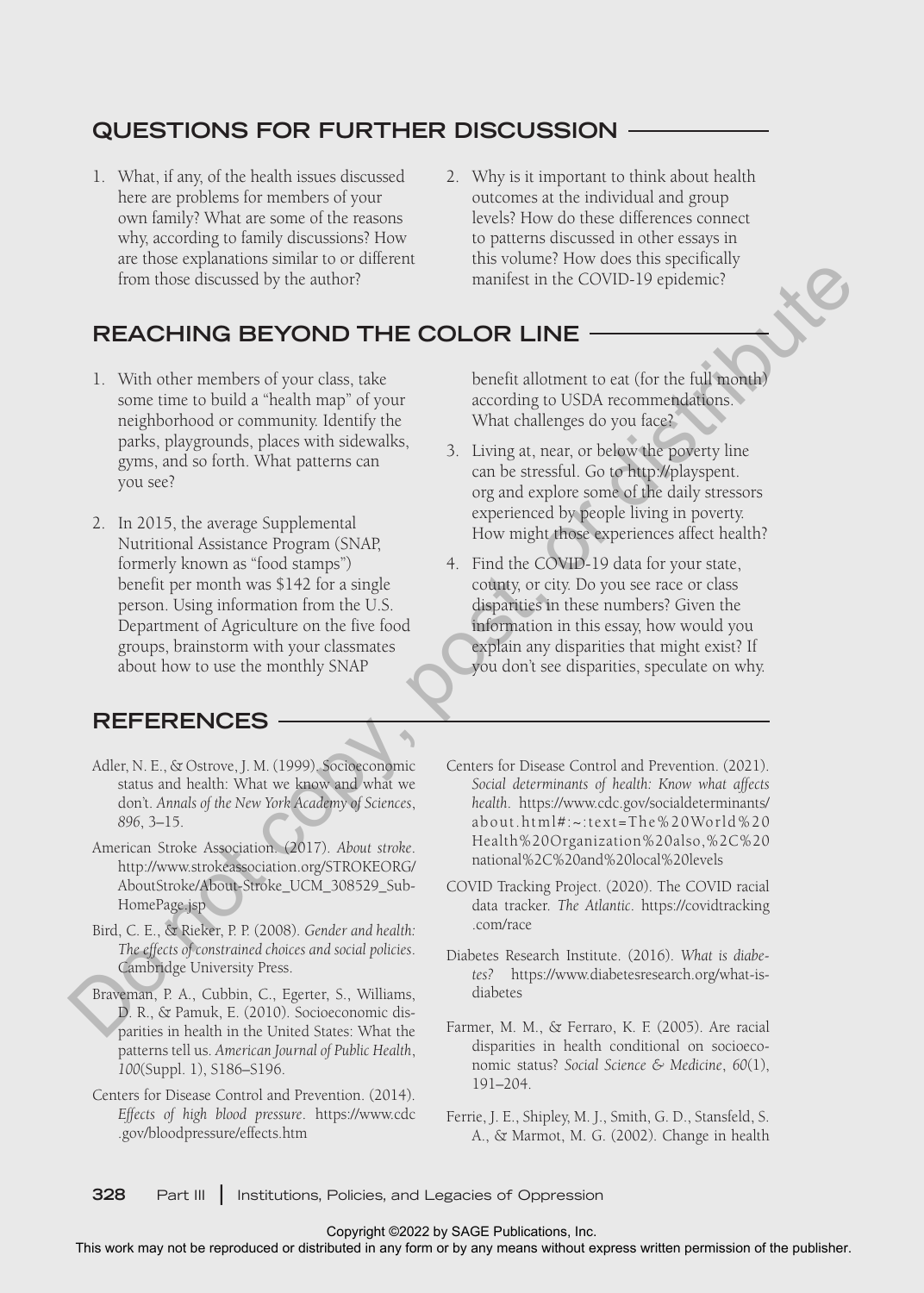inequalities among British civil servants: The Whitehall II study. *Journal of Epidemiology and Community Health*, *56*(12), 922–926.

- Fesahazion, R. G., Thorpe, R. J., Bell, C. N., & LaVeist, T. A. (2012). Disparities in alcohol use: Does race matter as much as place? *Preventive Medicine*, *55*(5), 482–484.
- Fryar, C. D., Carroll, M. D., & Ogden, C. L. (2018). *Prevalence of overweight, obesity, and severe obesity among adults aged 20 and over: United States, 1960-1962 through 2015-2016*. National Center for Health Statistics, Health E-Stats. https:// stacks.cdc.gov/view/cdc/58670
- Gee, G. C., Ro, A., Shariff-Marco, S., & Chae, D. (2009). Racial discrimination and health among Asian Americans: Evidence, assessment, and directions for future research. *Epidemiologic Reviews*, *31*(1), 130–151.
- Geronimus, A. T., Hicken, M., Keene, D., & Bound, J. (2006). "Weathering" and age patterns of allostatic load scores among Blacks and Whites in the United States. *American Journal of Public Health*, *96*(5), 826–833.
- Gordon-Larsen, P., Nelson, M. C., Page, P., & Popkin, B. M. (2006). Inequality in the built environment underlies key health disparities in physical activity and obesity. *Pediatrics*, *117*(2), 417–424.
- Hales, C. M., Carroll, M. D., Fryar, C. D., & Ogden, C. L. (2020). *Prevalence of obesity and severe obesity among adults: United States, 2017-2018* (NCHS Data Brief No. 360). National Center for Health Statistics.
- Heron, M. (2019). *Deaths: Leading causes for 2017*. Centers for Disease Control and Prevention, National Center for Health Statistics.
- Kaiser Family Foundation. (2018). *Opioid overdose deaths by race/ethnicity*. kff.org/other/ state-indicator/opioid-overdose-deaths-byraceethnicity/
- Kawachi, I., Daniels, N., & Robinson, D. E. (2005). Health disparities by race and class: Why both matter. *Health Affairs (Project Hope)*, *24*(2), 343–352.
- Lantz, P. M., House, J. S., Lepkowski, J. M., Williams, D. R., Mero, R. P., & Chen, J. (1998). Socioeconomic factors, health behaviors, and mortality: Results from a nationally representative prospective study of US adults. *Journal of the American Medical Association*, *279*(21), 1703–1708. This work may not be reproduced or distributed in any form or by any means without express written permission of the publisher. Do not copy, post, or distribute
- LaVeist, T., Pollack, K., Thorpe, R., Fesahazion, R., & Gaskin, D. (2011). Place, not race: Disparities dissipate in southwest Baltimore when Blacks and Whites live under similar conditions. *Health Affairs*, *30*(10), 1880–1887.
- LaVeist, T. A., Gaskin, D., & Trujillo, A. J. (2011). *Segregated spaces, risky places: The effects of racial segregation on health inequalities*. Joint Center for Political and Economic Studies.
	- LaVeist, T. A., Thorpe, R. J., Galarraga, J. E., Bower, K. M., & Gary-Webb, T. L. (2009). Environmental and socioeconomic factors as contributors to racial disparities in diabetes prevalence. *Journal of General Internal Medicine*, *24*(10), 1144. https://doi.org/10.1007/s11606-009-1085-7
	- Lewis, K., & Gluskin, R. (2018). *Measuring America: Ten years and counting*. Measure of America, Social Science Research Council.
	- Logan, J. R. (2013). The persistence of segregation in the 21st century metropolis. *City & Community*, *12*(2), 160–168.
	- Marmot, M. G., Shipley, M. J., & Rose, G. (1984). Inequalities in death—specific explanations of a general pattern? *Lancet (London, England)*, *1*(8384), 1003–1006.
	- Marmot, M. G., Stansfeld, S., Patel, C., North, F., Head, J., White, I., Brunner, E., Feeney, A., Marmot, M. G., & Smith, G. D. (1991). Health inequalities among British civil servants: The Whitehall II study. *The Lancet*, *337*(8754), 1387–1393.
	- Mayo Clinic Staff. (2014). *Diseases and conditions: Heart disease*. http://www.mayoclinic.org/dis eases-conditions/heart-disease/basics/definition/ con-20034056
	- McEwen, B. S., & Stellar, E. (1993). Stress and the individual: Mechanisms leading to disease. *Archives of Internal Medicine*, *153*(18), 2093–2101.
	- National Center for Health Statistics. (2018). *Health, United States, 2017: With special feature on mortality*.
	- National Center for Health Statistics. (2019a). *Summary health statistics: National Health Interview Survey, 2018*. Table A-1a.
	- National Center for Health Statistics. (2019b). Deaths: Leading causes for 2017. *National Vital Statistics Reports*, *68*(6), Table 1.

Essay 22 **|** "If Only They Would Make Better Choices . . . " **329**